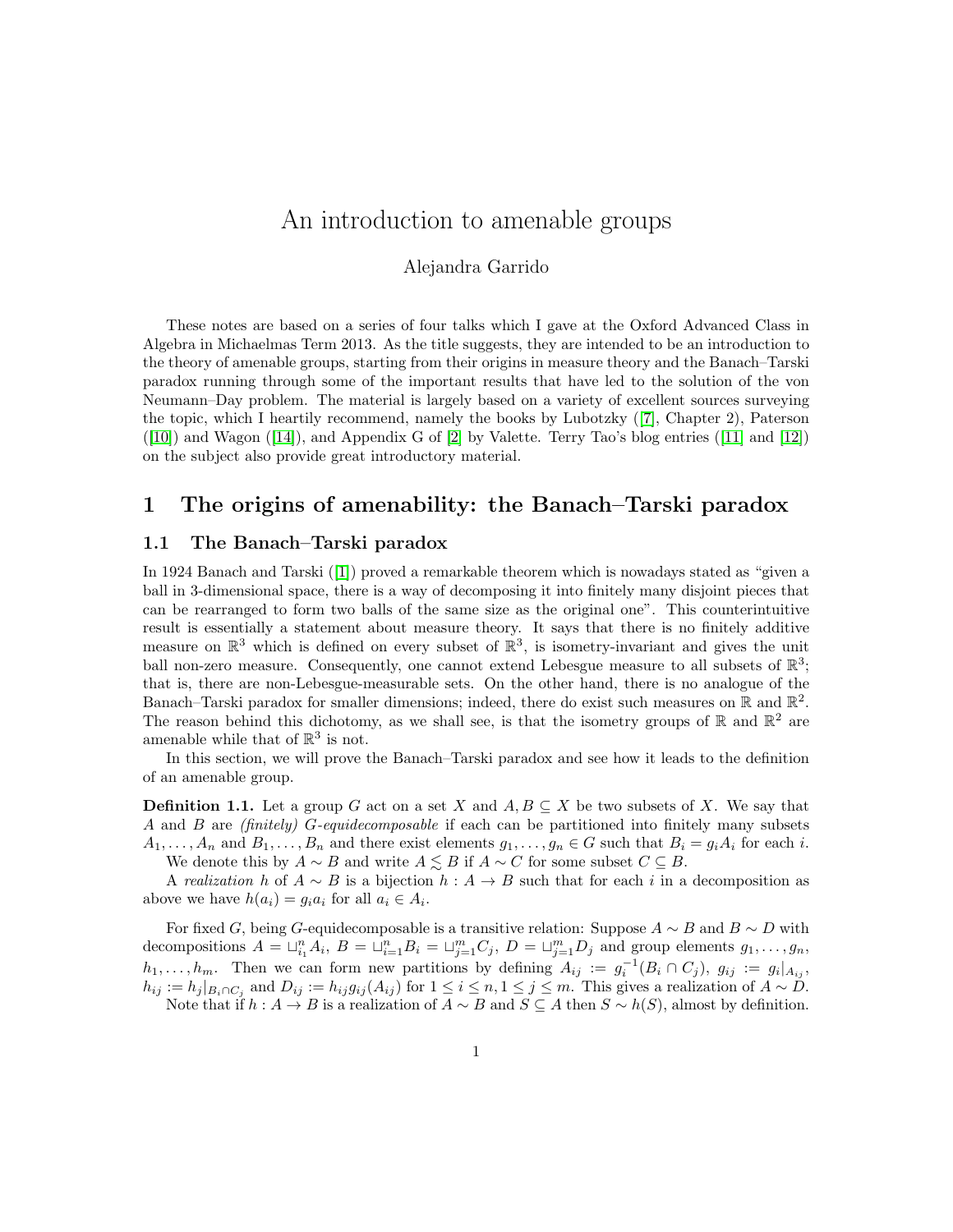We will use both of the above facts in what follows.

**Theorem 1.2** (Banach–Schröder–Bernstein). Let G act on X and  $A, B \subseteq X$ . If  $A \leq B$  and  $B \leq A$ then  $A \sim B$ .

*Proof.* Since  $A \leq B$  and  $B \leq A$ , there are bijections  $f : A \to B_1$  and  $g : A_1 \to B_1$  for  $A_1 \subseteq A$  and  $B_1 \subseteq B$ . Put  $C_0 := A \setminus A_1$  and  $C_{n+1} := g^{-1} f(C_n)$  for  $n \geq 0$ . Let  $C := \bigcup_{n=1}^{\infty} C_n$  be the union of these sets. Then for  $a \in A \setminus C$  we have  $a \notin C_n$  for each n, so  $g(a) \notin f(C_n)$  for each n. Hence,  $g(A \setminus C) \subseteq B \setminus f(C)$ . Similarly,  $B \setminus f(C) \subseteq g(A \setminus C)$ . Thus  $A \setminus C \sim B \setminus f(C)$ . Since  $C \sim f(C)$ , we conclude that  $A \sim B$ .  $\Box$ 

Corollary 1.3. The following are equivalent:

- 1. There exist proper disjoint subsets A, B of X such that  $A \sim X \sim B$ ;
- 2. There exist proper disjoint subsets A, B of X such that  $A \cup B = X$  and  $A \sim X \sim B$ .

*Proof.* Since  $X \sim B \subseteq (X \setminus A) \subset X$ , we have  $X \leq X \setminus A$ . Containment  $X \setminus A \subset X$  gives  $X \setminus A \leq X$ , so the theorem gives  $A \sim X \sim X \setminus A$ .  $\Box$ 

**Definition 1.4.** Let a group G act on a set X. We say that X is *(finitely)* G-paradoxical if any and hence both of the conditions in the above corollary hold.

- **Proposition 1.5.** 1. The free group  $F_2$  of rank 2 is  $F_2$ -paradoxical (where  $F_2$  acts on itself by left multiplication).
	- 2. If  $F_2$  acts freely on a set X then X is  $F_2$ -paradoxical.
- *Proof.* 1. Let  $F_2$  be generated by  $\{a, b\}$  and let  $W(x)$  denote the set of reduced words starting with  $x$ . Then writing

$$
F_2 = \{1\} \sqcup W(a) \sqcup W(a^{-1}) \sqcup W(b) \sqcup W(b^{-1})
$$
  
=  $W(a) \sqcup aW(a^{-1})$   
=  $W(b) \sqcup bW(b^{-1})$ 

we see that  $A := W(a) \sqcup W(a^{-1})$  and  $B := W(b) \sqcup W(b^{-1})$  satisfy the conditions of the first part of the corollary.

2. Let M be a set of representatives for the  $F_2$ -orbits of X. For  $c \in F_2$ , define  $X_c := \{zm \mid z \in F_2\}$  $W(c), m \in M$ . Then the sets  $X_a, X_{a^{-1}}, X_b, X_{b^{-1}}$  are disjoint and, as in the previous part,  $X = X_a \sqcup aX_{a^{-1}} = X_b \sqcup bX_{b^{-1}}$  gives the desired decomposition.

#### **Proposition 1.6.** The special orthogonal group  $SO(3,\mathbb{R})$  contains a copy of  $F_2$ .

*Proof.* The rotations  $\rho$  and  $\sigma$  given by the matrices below generate a copy of  $F_2$  (for more details, see Theorem 2.1 of  $[14]$ :

$$
\rho = \begin{pmatrix} 1/3 & -2\sqrt{2}/3 & 0 \\ 2\sqrt{2}/3 & 1/3 & 0 \\ 0 & 0 & 1 \end{pmatrix}, \ \sigma = \begin{pmatrix} 1 & 0 & 0 \\ 0 & 1/3 & -2\sqrt{2}/3 \\ 0 & 2\sqrt{2}/3 & 1/3 \end{pmatrix}.
$$

 $\Box$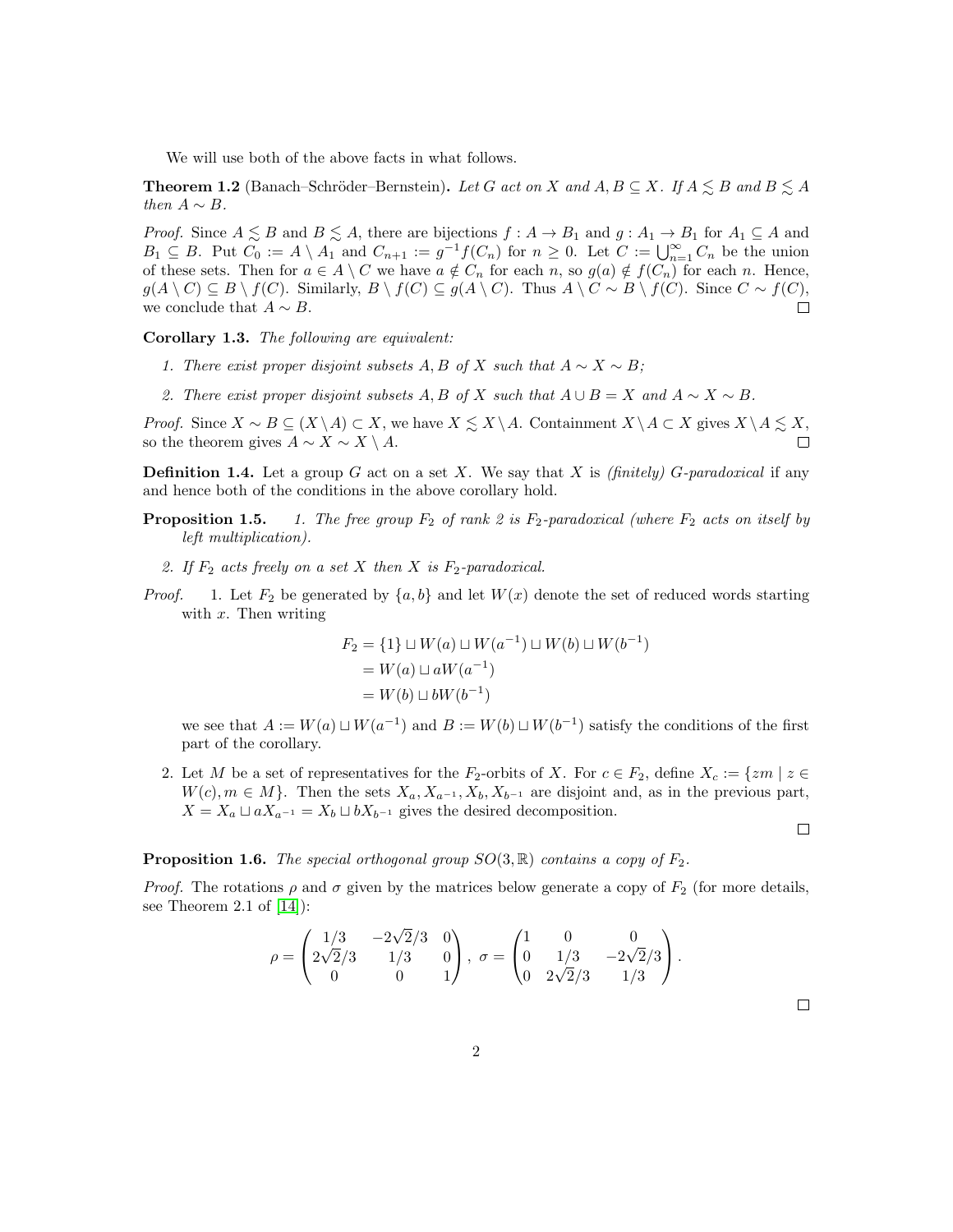This proposition will enable us to prove the Banach–Tarski paradox, which is sometimes called the Hausdorff–Banach–Tarski paradox because it uses the following result by Hausdorff.

**Theorem 1.7** (Hausdorff Paradox). There is a countable subset D of the 2-sphere  $\mathbb{S}^2$  such that  $\mathbb{S}^2 \setminus D$  is finitely  $SO(3,\mathbb{R})$ -paradoxical.

*Proof.* Every nontrivial element of  $SO(3,\mathbb{R})$  fixes exactly two points in  $\mathbb{S}^2$  (a pair of antipodal points where the axis of rotation meets the sphere). Let  $D$  be the union of all these fixed points. Since  $F_2$  embeds in  $SO(3,\mathbb{R})$ , it acts freely on  $\mathbb{S}^2 \setminus D$ . The result follows from Proposition [1.5.](#page-0-0)

<span id="page-2-0"></span>**Proposition 1.8.** If D is a countable subset of the 2-sphere  $\mathbb{S}^2$  then  $\mathbb{S}^2$  and  $\mathbb{S}^2 \setminus D$  are  $SO(3,\mathbb{R})$ equidecomposable.

*Proof.* Let l be a line through the origin that misses the given subset D (this exists because D is countable). Since D is countable, there is an angle  $\theta$  such that for every  $n \in \mathbb{Z}^+$  the image  $\rho^n(D)$  of D under the rotation  $\rho^n$  by  $n\theta$  around l does not intersect D. Let  $\overline{D} := \bigcup_{n=0}^{\infty} \rho^n(D)$  be the union of the rotations of D. Then  $\mathbb{S}^2 = \bar{D} \cup (\mathbb{S}^2 \setminus \bar{D}) \sim \rho(\bar{D}) \cup \mathbb{S}^2 \setminus \bar{D}$ .

Since being  $SO(3,\mathbb{R})$ -equidecomposable is a transitive relation, these results immediately yield the following form of the Banach–Tarski paradox.

Corollary 1.9 (Banach–Tarski). The 2-sphere  $\mathbb{S}^2$  is  $SO(3,\mathbb{R})$ -paradoxical. In fact, the n-sphere  $\mathbb{S}^n$  is  $SO(n+1,\mathbb{R})$ -paradoxical for  $n \geq 2$ .

*Proof.* It suffices to show the inductive step. Suppose  $\mathbb{S}^{n-1} = A \cup B$  is a paradoxical decomposition. For  $X = A, B$ , define  $X_1 := \{(x_1, \ldots, x_n, x_{n+1} \in \mathbb{S}^n \mid (x_1, \ldots, x_n) / \sqrt{x_1^2 + \cdots + x_n^2} \in X\}$ . Then it is not hard to see that  $A_1$  and  $B_1$  are still disjoint and their union is the whole *n*-sphere  $\mathbb{S}^n$  minus the two poles  $(0, \ldots, 0, \pm 1)$ . Further,  $\mathbb{S}^n \setminus (0, \ldots, 0, \pm 1) = A_1 \sqcup B_1$  is a paradoxical decomposition and, by the same arguments as in Proposition [1.8,](#page-2-0)  $\mathbb{S}^n \setminus (0, \ldots, 0, \pm 1)$  is  $SO(n+1, \mathbb{R})$ -equidecomposable with  $\mathbb{S}^n$ .  $\Box$ 

This implies that one cannot put a finitely additive rotation-invariant probability measure on all subsets of  $\mathbb{S}^n$  for  $n \geq 2$ .

Using this we can establish the more familiar form of the paradox.

Corollary 1.10 (Banach–Tarski paradox). Let  $E(3)$  denote the group of isometries of  $\mathbb{R}^3$ . Any solid ball in  $\mathbb{R}^3$  is  $E(3)$ -paradoxical. Furthermore,  $\mathbb{R}^3$  is  $E(3)$ -paradoxical.

*Proof.* We will only consider balls centered at the origin as  $E(3)$  contains all translations. In fact, the same proof works for balls of any size so we may take the unit ball  $\mathbb B$ . Because every subset A of  $\mathbb{S}^2$  corresponds one-to-one with a subset  $\{\lambda A \mid 0 \leq \lambda \leq 1\}$  of  $\mathbb{B}$ , the  $E(3)$ -paradoxical decomposition of  $\mathbb{S}^2$  yields such a decomposition of  $\mathbb{B} \setminus \{0\}$ . Thus, we must show that  $\mathbb{B} \sim \mathbb{B} \setminus \{0\}$ . Let  $\rho$  be a rotation of infinite order about an axis that crosses B but misses the origin. Then, as in the proof of Proposition [1.8,](#page-2-0)  $\mathbb{B} = \overline{D} \cup (\mathbb{B} \setminus \overline{D}) \sim \rho(\overline{D}) \cup \mathbb{B} \setminus \overline{D}$ , where  $D := \{0\}$  and  $\overline{D} = \{\rho(D)^n \mid n \geq 0\}$ .

The proof for  $\mathbb{R}^3$  uses the same argument, taking instead the radial correspondence of  $\mathbb{S}^2$  with  $\mathbb{R}^3 \setminus \{0\}.$  $\Box$ 

As a converse to the Banach–Tarski paradox, we have the following theorem, whose proof we omit (see [\[14\]](#page-16-2), Corollary 9.2)

<span id="page-2-1"></span>**Theorem 1.11** (Tarski). Let G be a group acting on a set X and let  $E \subseteq X$ . There is a finitely additive G-invariant measure  $\mu : \mathcal{P}(X) \to [0,\infty]$  with  $\mu(E) = 1$  if and only if E is not G-paradoxical.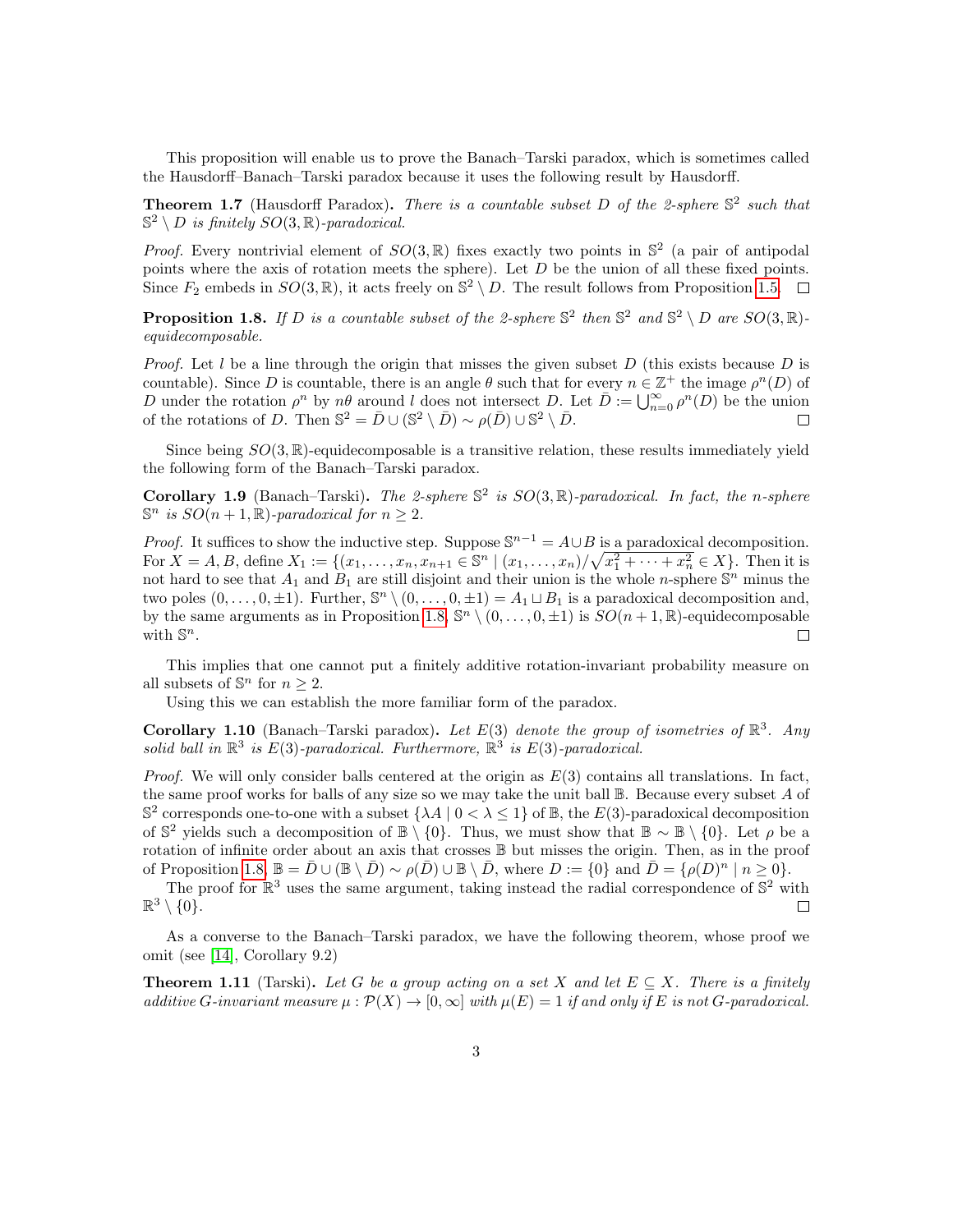### 1.2 Amenability

We have just seen that a way of obtaining a paradoxical decomposition of a set  $X$  is to find a paradoxical decomposition of a group  $G$  acting on the set and then 'transfer' it. Conversely, if there is a finitely additive left-invariant measure on  $\mathcal{P}(G)$  then we can use it to find a finitely additive G-invariant measure on  $\mathcal{P}(X)$ . Such a measure shows that X cannot be G-paradoxical. It was von Neumann([\[13\]](#page-16-7)) who realized in the 1920s that this transference was possible and began to classify which groups had measures of this sort.

**Definition 1.12.** Let G be a discrete (resp. locally compact) group. A measure on G is a finitely additive measure  $\mu$  on  $\mathcal{P}(G)$  (respectively,  $\mathcal{B}(G)$ , the Borel sets of G), with  $\mu(G) = 1$  and which is left-invariant; that is,  $\mu(gA) = \mu(A)$  for every  $g \in G$  and  $A \subseteq G$ . We say that G is amenable (or 'mittelbar' in the original German) if it has such a measure.

We can immediately notice that if a group is paradoxical with respect to left multiplication then it cannot be amenable. Thus any group containing  $F_2$  is not amenable. This led von Neumann to conjecture that if a group is non-amenable then it must contain  $F_2$ . We shall see a counterexample to this conjecture later on.

**Definition 1.13.** Let G be a locally compact group equipped with the Haar measure  $\mu$ . Recall that  $L^{\infty}(G)$  is the set of (equivalence classes of) essentially bounded measurable functions  $f: G \to \mathbb{R}$ where a function is essentially bounded if it is bounded outside a set of zero measure. If  $G$  is discrete,  $\mu$  is just the counting measure and  $L^{\infty}(G)$  becomes  $\ell^{\infty}(G)$ .

Construct an integral on  $(G, \mathcal{B}(G), \mu)$ , so  $\int f d\mu$  defines a linear functional on  $L^{\infty}(G)$  such that

- 1.  $\int f d\mu \ge 0$  if  $f(g) \ge 0$  for all  $g \in G$ ;
- 2.  $\int 1_G d\mu = 1$  where  $1_G$  denotes the indicator function on G;
- 3.  $\int_g f d\mu = \int f d\mu$  for every  $g \in G$  and  $f \in L^{\infty}(G)$  where  $_g f(h) := f(g^{-1}h)$ .

Such a linear functional is a *left-invariant mean on G*.

Thus an amenable group always has a left-invariant mean. Conversely, if  $m : L^{\infty}(G) \to \mathbb{R}$  is a left-invariant mean, then defining  $\mu(A) := m(\mathbf{1}_A)$  for  $A \in \mathcal{B}(G)$  gives a measure on G.

Remark. There is nothing special about left-multiplication in the definitions of a measure and a mean on G. If  $\mu$  is a left-invariant measure then  $\mu_{-1}(A) := \mu(A^{-1})$  is a right-invariant measure on G as  $\mu_{-1}(Ax) = \mu(x^{-1}A^{-1}) = \mu(A^{-1}) = \mu_{-1}(A)$ . Furthermore, the integral with respect to  $\mu_{-1}$  is invariant under the right action of G on  $L^{\infty}(G)$ :  $\int f_g d\mu_{-1} = \int f d\mu_{-1}$  where  $f_g(h) = f(gh^{-1})$ .

Note that a left-invariant measure on an amenable group is not necessarily right-invariant. Nevertheless, a group  $G$  is amenable if and only if there is some left- and right-invariant measure on G.

*Proof.* Suppose  $\mu$  is a left-invariant measure witnessing the amenability of G and let  $\mu_{-1}$  be the corresponding right-invariant measure, as above. For any Borel subset A of G, define  $f_A \in L^{\infty}(G)$ by  $f_A(g) = \mu(Ag^{-1})$  so we can define  $\nu : \mathcal{B}(G) \to [0,\infty]$  by  $\nu(A) := \int f_A d\mu_{-1}$ . Then  $\nu$  fulfills the requirements:

1.  $\nu(G) = 1$  as  $\mu(G) = \mu_{-1}(G) = 1$ ;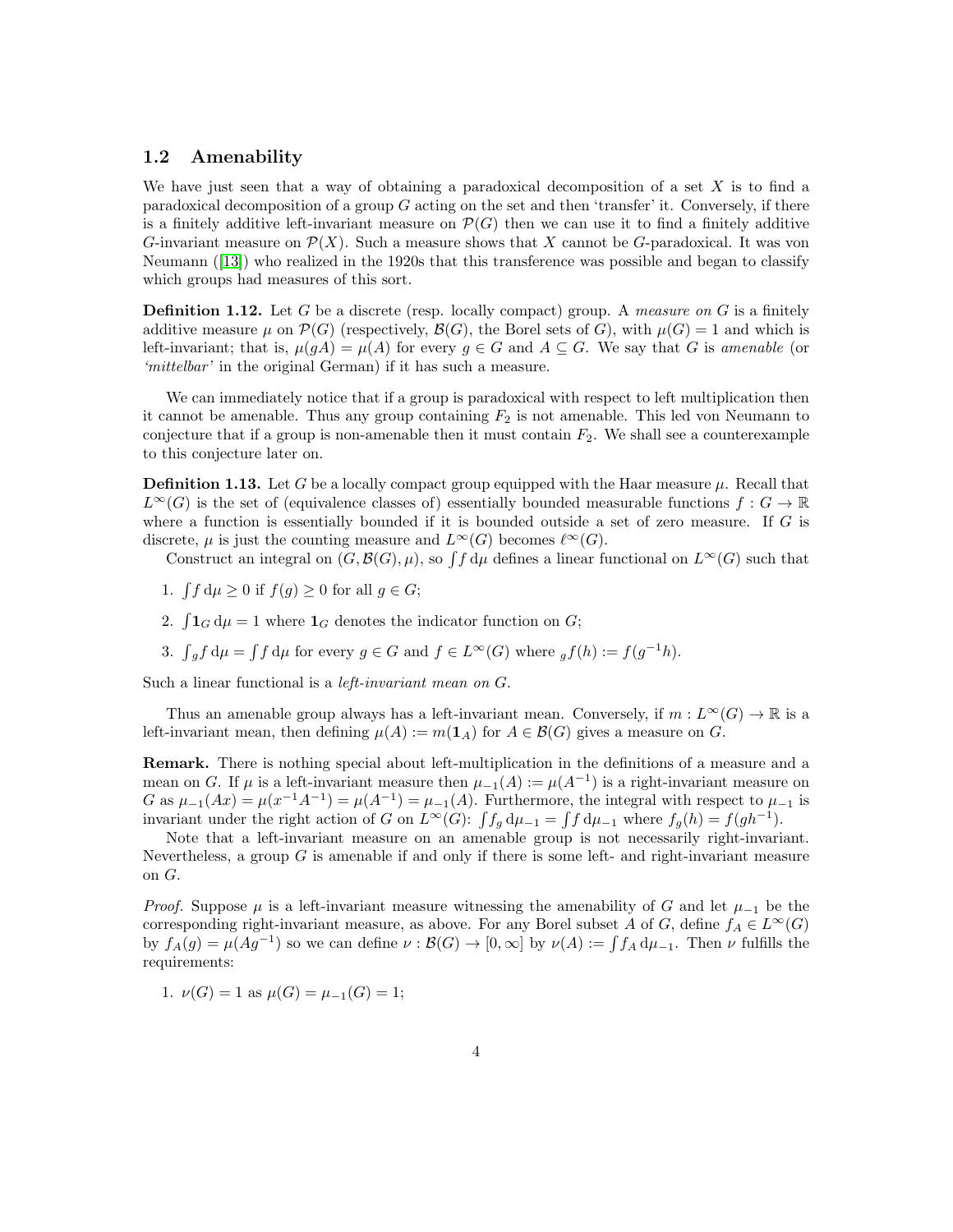- 2. *v* is finitely additive since if  $A, B \in \mathcal{B}(G)$  are disjoint we have  $f_{A\cup B} = f_A + f_B$ ;
- 3. v is left-invariant as  $f_{gA}(x) = \mu(gAx^{-1}) = \mu(Ax^{-1}) = f_A(x)$ , and right-invariant since  $f_{Ag}(x) = \mu(Agx^{-1}) = f_A(xg^{-1}) = (f_A)_g(x)$  and  $\int (f_A)_g d\mu_{-1} = \int f_A d\mu_{-1}$ .

 $\Box$ 

**Proposition 1.14.** Let  $G$  act on  $X$  and suppose that  $G$  is amenable. Then there is a finitely additive G-invariant probability measure on  $\mathcal{P}(X)$ . Therefore X is not G-paradoxical (by Tarski's theorem).

*Proof.* Let  $\mu$  be a measure on G that witnesses its amenability. Choose a point  $x \in X$ . Define  $\nu : \mathcal{P}(X) \to [0,1]$  by  $\nu(A) := \mu({g \in G \mid gx \in A})$ . This is easily seen to satisfy the requirements of the statement.  $\Box$ 

So now we have the following list of equivalent definitions of amenability. We will add a few more later on.

**Theorem 1.15.** For a group  $G$ , the following are equivalent:

- 1. G is amenable, that is, there is a finitely additive left-invariant probability measure on  $\mathcal{B}(G)$ ;
- 2. there is a left-invariant mean on G;
- 3. G is not paradoxical.

Historical note. It was Mahlon Day([\[4\]](#page-16-8)) who proved in the 1950s the equivalence between von Neumann's definition of amenability and the existence of an invariant mean. As we have seen, this was not a particularly difficult result, but it is an important change of perspective as it made the extensive tools of functional and harmonic analysis.

Day also coined the term 'amenable', apparently as a pun on 'mean'.

## 2 Properties and examples of amenable groups

With our current running list of equivalent definitions of amenability we can already prove quite a few properties. For ease of exposition, we will mostly focus on discrete groups, but these properties also hold in the locally compact case. The interested reader is directed to [\[2\]](#page-16-3), Appendix G, or [\[10\]](#page-16-1) for these proofs and further topics in amenability of a more analytic flavour, alluded to at the end of the last section.

We start with an easy example.

**Example 2.1.** All finite groups are amenable: for any subset  $A \subseteq G$  of G define  $\mu(A) := |A|/|G|$ . Further, all compact groups are amenable: take the unique left Haar measure<sup>[1](#page-4-0)</sup> and normalize to make it a probability measure.

- finite on compact subsets,
- outer regular on  $E \in \mathcal{B}(G)$ , that is,  $\mu(E) = \inf \{ \mu(U) \mid E \subseteq U \in \mathcal{B}(G), U \text{ open} \},\$
- inner regular on open Borel sets  $E \in \mathcal{B}(G)$ , that is,  $\mu(E) = \sup \{ \mu(K) \mid K \subseteq E, K \text{ compact} \}.$

<span id="page-4-0"></span><sup>&</sup>lt;sup>1</sup>Recall Haar's theorem: for a locally compact Hausdorff topological group  $G$ , there is a unique (up to positive multiplicative constant) countably additive nontrivial measure  $\mu$  on  $\mathcal{B}(G)$  which is

<sup>•</sup> left-invariant,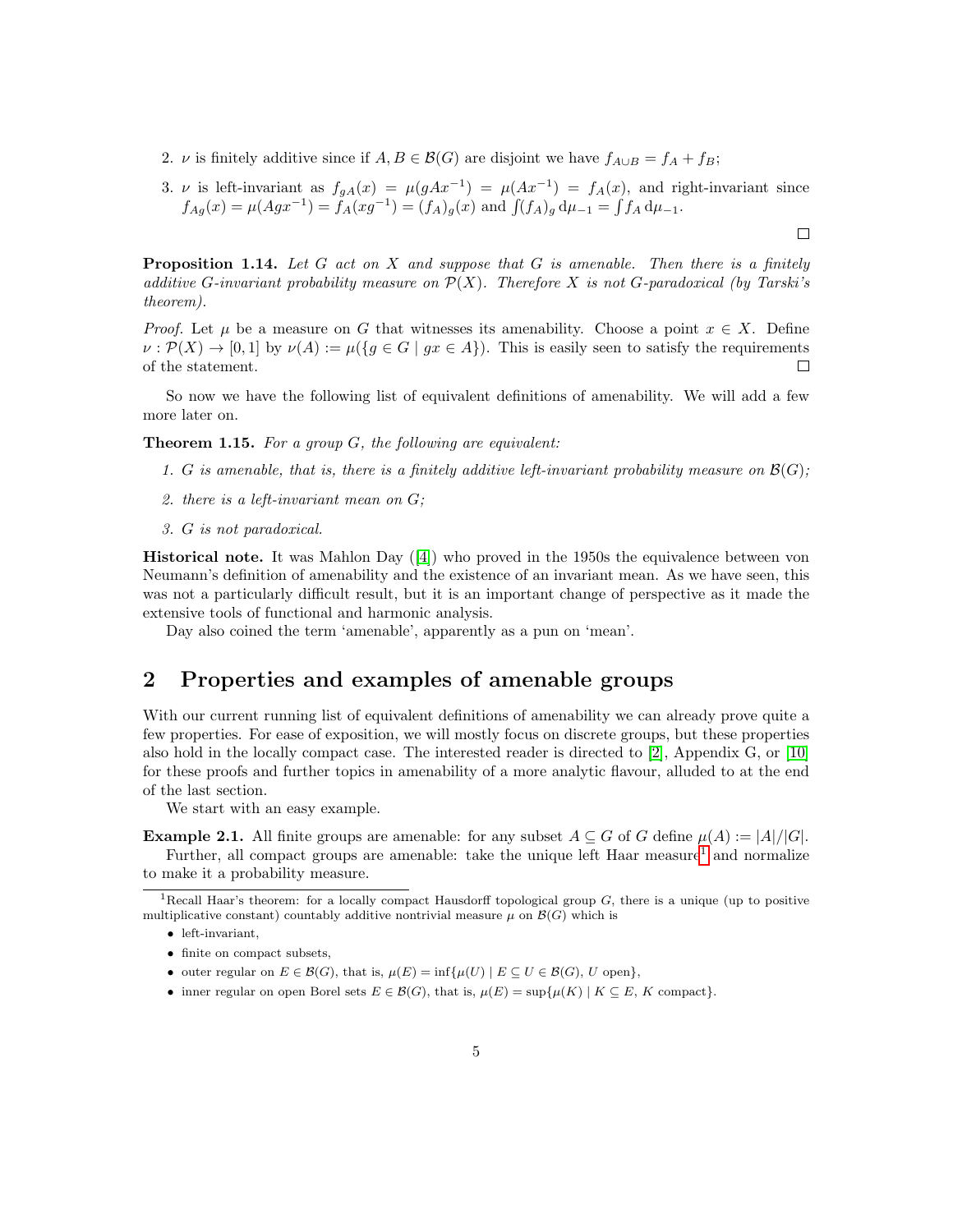<span id="page-5-0"></span>**Proposition 2.2.** Let G be a *(discrete)* group. Then

- 1. if G is amenable, any subgroup H of G is amenable and any quotient  $G/N$  of G is amenable;
- 2. if  $N \trianglelefteq G$  and  $G/N$  are amenable, so is  $G$ ;
- 3. if all groups in the direct system  $\{G_i\}_{i\in I}$  are amenable, so is their direct union  $G:=\bigcup_{i\in I}G_i$ .
- *Proof.* 1. Let  $\mu : \mathcal{P}(G) \to [0,1]$  be a measure on G witnessing its amenability. Any subgroup H of G (by the axiom of choice) has a right transversal M in G. So we can define  $\nu : \mathcal{P}(G) \to [0, \infty]$ by  $\nu(A) := \mu(AM)$  which is easily seen to be a measure on H. For a quotient  $G/N$  of G, define  $\lambda : \mathcal{P}(G/N) \to [0,\infty]$  by  $\lambda(A) := \lambda(AN)$ , which is a measure on  $G/N$ .
	- 2. Suppose that  $\nu_1$  and  $\nu_2$  are measures on (respectively)  $N \trianglelefteq G$  and  $G/N$ . Then, for  $A \subseteq G$ , define  $f_A: G \to \mathbb{R}$  by  $f_A(g) := \nu_1(N \cap g^{-1}A)$ . Since  $\nu_1$  is left-invariant,  $f_A$  is well-defined on (left) cosets of N so we can view it as a function on  $G/N$ . Define  $\mu : \mathcal{P}(G) \to [0, \infty]$ by  $\mu(A) := \int f_A d\nu_2$ , which is easily seen to be a finitely-additive probability measure on G. To see that it is left-invariant, note that  $\int f_{xA} d\nu_2 = \int_x f_A d\nu_2 = \int f_A d\nu_2$  since  $\nu_2$  is left-invariant.
	- 3. We have  $G = \bigcup_{i \in I} G_i$  where for each  $i, j \in I$  there exists  $k \in I$  such that  $G_i, G_j \leq G_k$ . For each  $i \in I$ , denote by  $\mu_i$  the measure on  $G_i$  that makes it amenable and define the set

 $M_i := \{ \mu : \mathcal{P}(G) \to [0,1] \mid \mu \text{ is a finitely additive measure and } \mu(gA) = \mu(A) \text{ for all } g \in G_i \}.$ 

Then each  $M_i$  is nonempty since we can define  $\mu$  by  $\mu(A) := \mu_i(A \cap G_i)$ . Note that  $[0,1]^{P(G)}$ is compact by Tychonoff's theorem and it is easy to check that each  $M_i$  is closed in  $[0,1]^{\mathcal{P}(G)}$ . Now, if  $G_i, G_j \leq G_k$  then  $M_k \subseteq M_i \cap M_j$  as  $\mu(gA) = \mu(A)$  for all  $g \in G_k$  implies that the same holds for all  $g \in G_i$ ,  $G_j$ . Thus the family  $\{M_i\}_{i\in I}$  of closed subsets of  $[0,1]^{p(G)}$  has the finite intersection property and so there exists a measure  $\mu \in \bigcap_{i \in I} M_i$  which makes G amenable.

$$
\Box
$$

#### Proposition 2.3. All abelian *(discrete)* groups are amenable.

Proof. We start by noting that every group is the direct union of its finitely generated subgroups (every element is contained in the cyclic group it generates, which is part of the direct union). By Proposition [2.2,](#page-5-0) it suffices to consider finitely generated abelian groups. Since every such group is the direct sum of  $\mathbb{Z}^n$  and a finite group T (which is amenable) we reduce, again by Proposition [2.2,](#page-5-0) to showing that  $\mathbb Z$  is amenable.

It is enough to show that for each  $\varepsilon > 0$  there is a finitely-additive probability measure  $\mu_{\varepsilon}$  on  $\mathcal{P}(\mathbb{Z})$  which is almost invariant with respect to the generator a of  $\mathbb{Z}$ , that is,

$$
|\mu_{\varepsilon}(A) - \mu_{\varepsilon}(aA)| \leq \varepsilon
$$
 for every  $A \subseteq \mathbb{Z}$ .

This would show that each set  $M_{\varepsilon}$  of  $\varepsilon$ -invariant finitely additive probability measures on  $\mathbb Z$  is nonempty. Each  $M_{\varepsilon}$  is also closed. The family  $\{M_{\varepsilon}\}_{\varepsilon>0}$  of all these sets satisfies the finite intersection property since  $\bigcap_{i=1}^n M_{\varepsilon_i} = M_{\min\{\varepsilon_i\}}$ . Hence, compactness of  $[0,1]^{P(\mathbb{Z})}$  once more gives the existence of a finitely additive probability measure  $\mu \in \bigcap_{\varepsilon>0} M_{\varepsilon}$  which is left-invariant with respect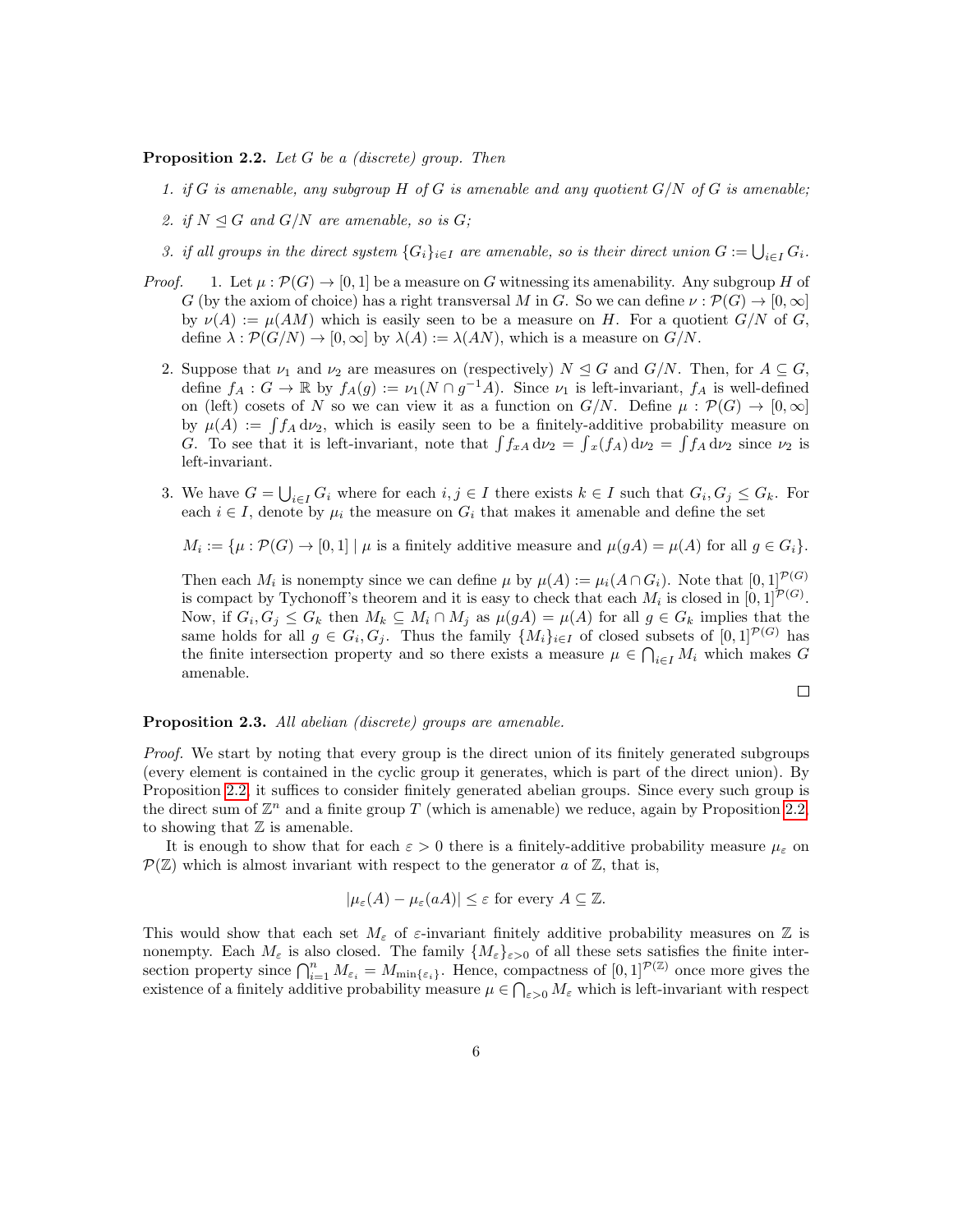to a and hence with respect to Z. In order to find  $\mu_{\varepsilon}$ , for given  $\varepsilon > 0$  choose  $N \in \mathbb{N}$  such that  $2/N \leq \varepsilon$  and define

$$
\mu_{\varepsilon}(A) := \frac{|\{i \mid 1 \le i \le N, a^i \in A\}|}{N}.
$$

Then  $|\mu_{\varepsilon}(A) - \mu_{\varepsilon}(aA)| \leq 2/N \leq \varepsilon$ .

Corollary 2.4. All virtually solvable groups are amenable.

This is immediate from the previous propositions.

We can now introduce the class EG of *elementary amenable groups*. This is the smallest class of groups containing all abelian groups and all finite groups and closed under taking subgroups, quotients, extensions and direct unions. It is in some sense the 'smallest' class of amenable groups and so it is reasonable to ask whether EG is properly contained in AG, the class of all amenable groups. This is part of the von Neumann–Day conjecture, which we will explore in the last section in more detail.

Corollary 2.5. The Banach–Tarski paradox has no analogue for dimensions 1 and 2.

For this we need the Invariant Extension Theorem.

**Theorem 2.6** (Invariant Extension Theorem). Recall Carathéodory's Extension Theorem: If  $\mathcal{R}$  is a subring of the boolean algebra A and  $\mu$  is a measure on R, then  $\mu$  can be extended to a measure  $\bar{\mu}$  on  $\mathcal{A}$ .

If G is an amenable group of automorphisms of A and R,  $\mu$  are G-invariant, then  $\bar{\mu}$  can be chosen to be G-invariant.

*Proof.* Use Carathéodory's Extension Theorem to find a measure  $\nu$  on A extending  $\mu$  and let  $\theta$  be a measure on G. If  $b \in \mathcal{A}$  then define  $f_b: G \to \mathbb{R}$  by  $f_b(g) := \nu(g^{-1}b)$  and

$$
\bar{\mu}(b) := \begin{cases} \int f_b \, d\theta, & f_b \in \ell^{\infty}(G) \\ \infty, & \text{otherwise.} \end{cases}
$$

Then  $\bar{\mu}$  is a *G*-invariant extension of  $\mu$ .

In fact, this is only true for amenable groups. Suppose it is true for G, then apply it to  $\mathcal{A} = \mathcal{P}(G)$ ,  $\mathcal{R} = \{\emptyset, G\}$  with  $\mu(\emptyset) = 0$ ,  $\mu(G) = 1$  and G acting on A by left-translation. Then the  $\bar{\mu}$  given by the Invariant Extension Theorem is a measure on  $G$ , making it amenable.

This gives us another characterization of amenability. Thus our running list of equivalent definitions now looks like.

**Theorem 2.7.** For a group  $G$ , the following are equivalent:

- 1. G is amenable, that is, there is a finitely additive left-invariant probability measure on  $\mathcal{B}(G)$ ;
- 2. there is a left-invariant mean on G;
- 3. G is not paradoxical;
- 4. G satisfies the Invariant Extension Theorem.

 $\Box$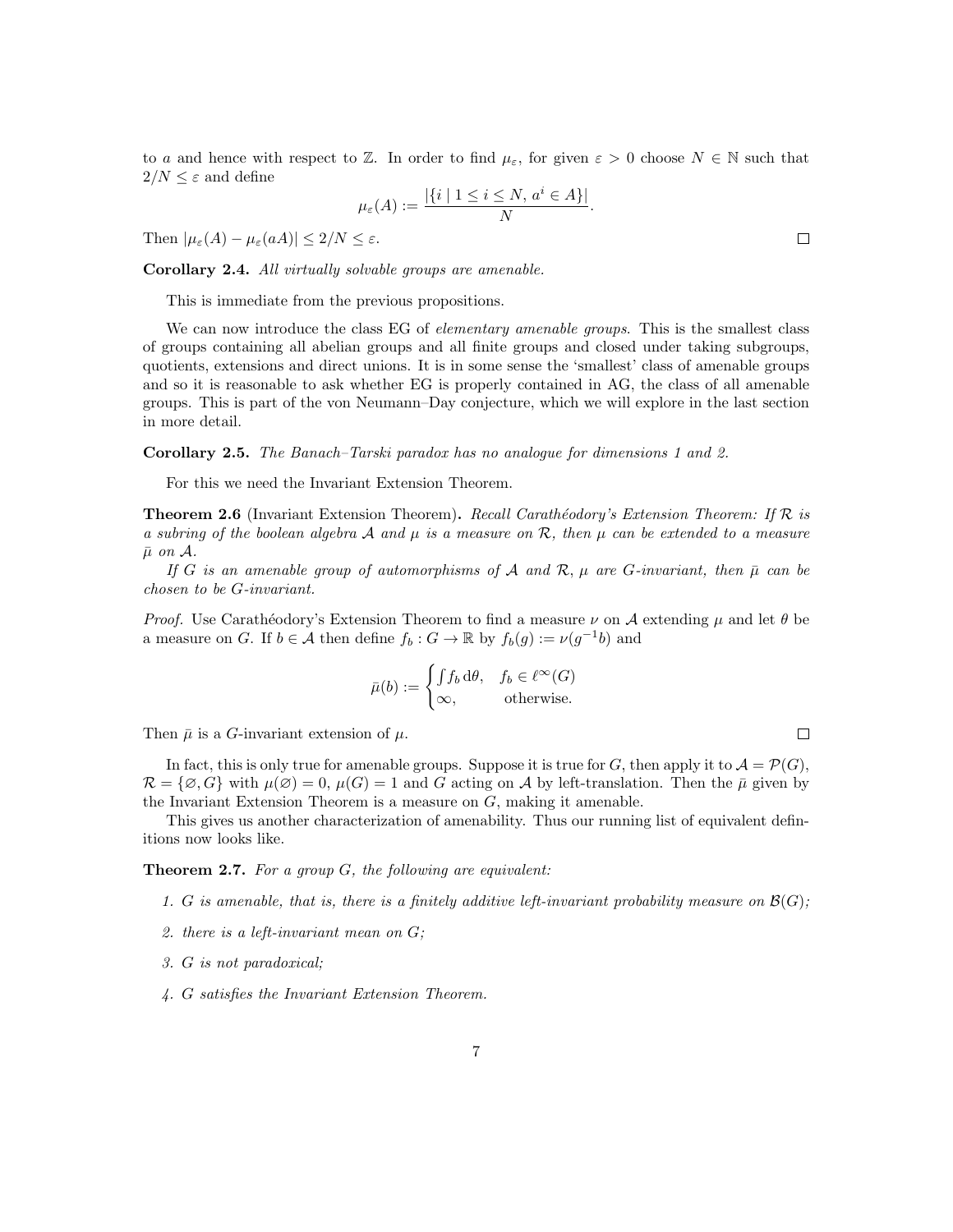To prove the corollary, we apply this theorem to extend Lebesgue measure to an invariant finitely additive measure defined on all subsets of  $\mathbb R$  or  $\mathbb R^2$ . We can do this as the groups of isometries  $E(1)$ and  $E(2)$  of R and  $\mathbb{R}^2$  (respectively) are solvable and hence amenable. Since the Banach–Tarski paradox implies the non-existence of such an extension of Lebesgue measure (i.e., it implies that there are non-Lebesgue-measurable sets in  $\mathbb{R}^n$ ,  $n \geq 3$ ), the paradox cannot hold in dimensions 1 and 2.

## 3 Amenable groups and growth

In the previous section we proved that all abelian groups are amenable, finding almost-invariant measures, where 'almost' is arbitrarily close to 0, and then 'making the measures converge' to an actual invariant measure. In this section, we will see a generalization of this idea, the Følner condition, which we will show to be equivalent to amenability; in fact, it is typically given as the definition. We will also see how this condition can be used to show that all groups of subexponential growth are (supra)amenable.

### 3.1 The Følner condition

**Definition 3.1.** A discrete group G satisfies the Følner condition if for every finite subset  $A \subseteq G$ and every  $\varepsilon > 0$  there exists a finite nonempty subset  $F \subseteq G$  such that for each  $a \in A$  we have

$$
\frac{|aF \bigtriangleup F|}{|F|} \le \varepsilon.
$$

If G is locally compact we use the same definition but A is a compact subgroup,  $F$  is a Borel set with positive finite Haar measure and we use Haar measure instead of cardinality.

We can view this in terms of the Cayley graph of  $G$ . For any finite subset  $A$  of  $G$ , the Cayley graph  $\Gamma(G, A)$  of G with respect to A is the graph with elements of G as vertices and edges  $(q, qa)$ for  $a \in A$ . The Følner condition then states that for every finite subset F of the vertices, the boundary of F (that is, the number of edges leaving F) is at most  $\varepsilon|F|$ . The reader familiar with expander graphs will notice that this is a sort of 'opposite' condition to expansion.

Example 3.2. As an easy example, we see that all finite (or compact in the topological case) groups satisfy the Følner condition, by simply taking  $F = G$ .

Frequently in the literature one finds the following definition.

**Definition 3.3.** For a discrete and countable (resp. locally compact) group  $G$ , a Følner sequence is a sequence  ${F_n}$  of nonempty finite (resp. compact) subsets of G such that

$$
\frac{|gF_n \bigtriangleup F_n|}{|F_n|} \to 0 \quad \text{(resp. } \frac{\mu(gF_n \bigtriangleup F_n)}{\mu(F_n)} \to 0)
$$

for every  $q \in G$ .

If G is discrete and uncountable, we define a  $F\phi$  *here net* in the obvious way.

This definition is conveniently equivalent to the previous one.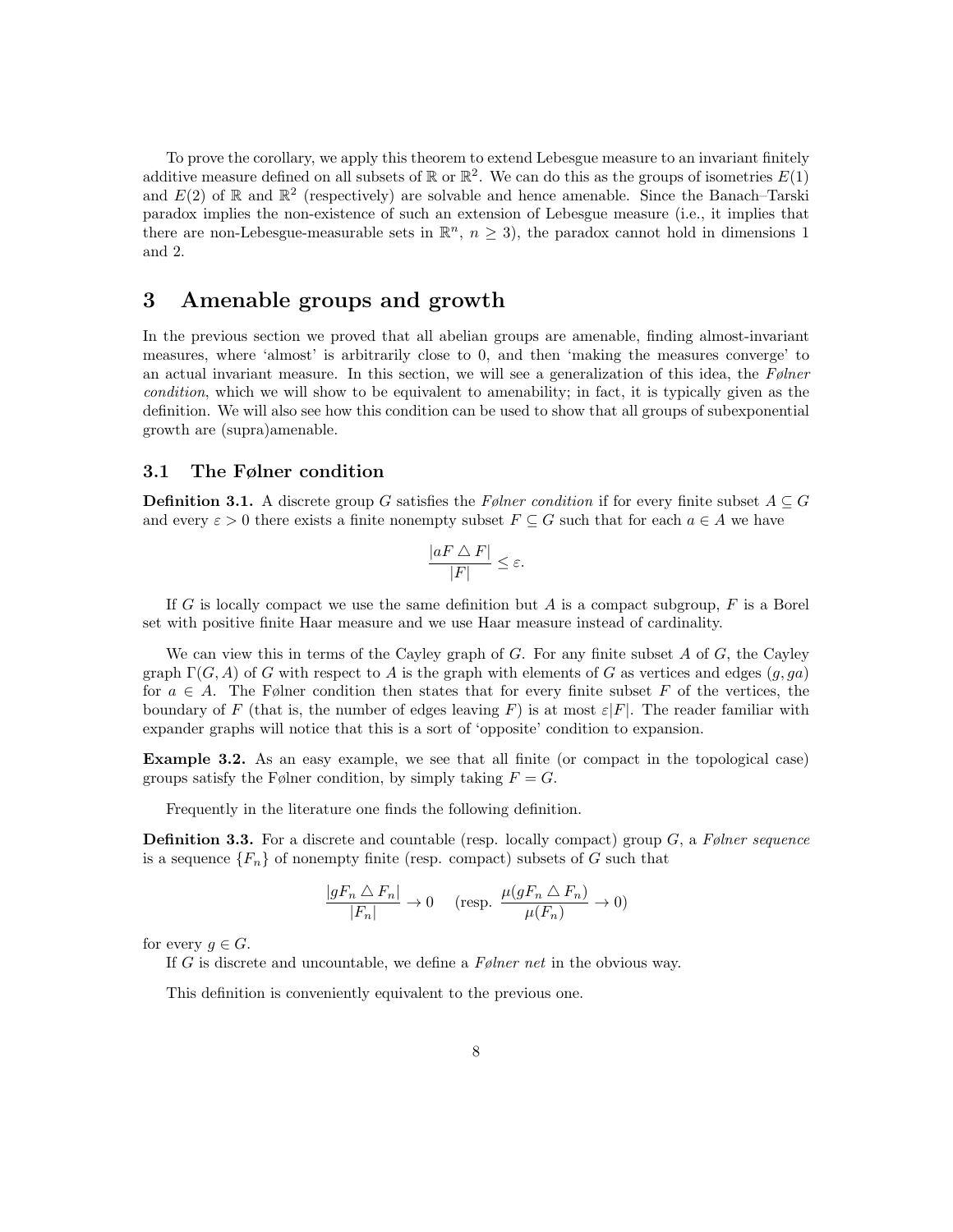#### **Lemma 3.4.** A group G satisfies the Følner condition if and only if it has a Følner sequence.

*Proof.* Suppose G satisfies the condition and write it as  $G = \bigcup_n A_n$ , the ascending union of finite subsets  $A_1 \subset A_2 \subset \ldots$  Let  $\varepsilon_n = 1/n$  for each n. The Følner condition then implies that for each n, there is a finite subset  $F_n$  such that for every  $a \in A_n$  we have  $|aF_n \triangle F_n|/|F_n| \leq 1/n$ . Then for any  $g \in G$  there is some  $A_n$  containing it (and therefore all larger  $A_m$  contain it too) so that  $|gF_n \triangle F_n|/|F_n| \leq 1/n \rightarrow 0.$ 

The converse proof is easy, picking an appropriate  $F_n$  for given  $\varepsilon$ .

**Example 3.5.** The group Z has a Følner sequence, namely  $F_n = \{-n, \ldots, n\}.$ 

Exercise: extend this to finitely generated abelian groups.

If every finitely generated subgroup of a discrete group  $G$  satisfies the Følner condition, so does G, since every finite subset of G generates a subgroup which satisfies the condition. Hence all abelian groups satisfy the Følner condition.

### **Theorem 3.6.** A group satisfies the Følner condition if and only if it is amenable.

*Proof.* For any given finite  $A \subseteq G$  and  $\varepsilon > 0$  define  $M_{A,\varepsilon}$  to be the set of finitely additive probability measures  $\mu$  on G such that  $|\mu(B) - \mu(aB)| \leq \varepsilon$  for every  $B \subseteq G$  and every  $a \in A$ . It is easy to check that each of these sets is closed in the compact  $[0,1]^{\mathcal{P}(G)}$ , so it suffices to show that they are nonempty. For this note that we can define  $\mu(B) := |B \cap F|/|F|$  where F is given by the Følner condition (since  $B \cap F$ ,  $aB \cup F \subseteq F \cup aF$ , we have  $|\mu(B) - \mu(aB)| \leq |F \triangle aF|/|F| \leq \varepsilon$ .)

For the converse, we give an argument of Namioka([\[8\]](#page-16-9)). Let

$$
\Phi := \{ f \in \ell^1(G) \mid f \ge 0 \text{ is finitely supported and } ||f||_{\ell^1(G)} = \sum_{g \in G} |f(g)| = 1 \}.
$$

We first show that if G is amenable, for every finite  $A \subseteq G$ ,  $\varepsilon > 0$  there exists  $f \in \Phi$  such that  $||f - af||_{\ell^1(G)} \leq \varepsilon$  for all  $a \in A$ . Suppose this is not the case, so there exist  $A \subseteq G$ ,  $\varepsilon > 0$  such that for every  $f \in \Phi$  there is some  $a \in A$  with  $||f - af||_{\ell^1(G)} > \varepsilon$ . Then  $\{f - af \mid f \in \Phi\}$  is a convex subset of  $\ell^1(G)$  bounded away from 0 so, by the Hahn–Banach Separation Theorem, there exist  $\beta \in \ell^1(G)^*$  and  $t \in \mathbb{R}$  such that  $\beta(f -_a f) \geq t > 0$  for all  $f \in \Phi$ . Since  $\ell^{\ell}(G)^* \cong \ell^{\infty}(G)$  there is some  $b \in \ell^{\infty}(G)$  such that  $\langle f - \delta_a * f, b \rangle = \sum_{x \in G} (f - \delta_a * f)(x) m(x) \ge t$  for all  $f \in \Phi$ . Taking  $f = \delta_y$  for  $y \in G$ , we obtain

$$
\langle \delta_y - \delta_a * \delta_y, m \rangle = \sum_{x \in G} \delta_y(x) m(x) - \delta_y(a^{-1}x) m(x) = m(y) - a^{-1} m(y) \ge t.
$$

Thus  $m(y) - a^{-1}m(y) \ge t$  for every  $y \in G$ . Since G is amenable, there is a left-invariant M :  $\ell^{\infty}(G) \to \mathbb{R}$ . Applying M to the above we obtain  $M(m - a^{-1}m) \geq t > 0$ , contradicting the left-invariance of M.

In particular, for fixed  $A \subseteq G$  and  $\varepsilon > 0$  there is some  $f \in \Phi$  such that  $||f - af||_{\ell^1(G)} \leq \varepsilon/|A|$ for every  $a \in A$ . Since f is finitely supported, we can find a 'layer cake' representation for it:  $f = \sum_{i=1}^n c_i \mathbf{1}_{F_i}$  for nonempty finite  $F_1 \supseteq \ldots \supseteq F_n$  and  $c_i > 0$ . We also have  $\sum_{i=1}^n c_i |F_i| = 1$  as  $f \in \Phi$ . Now,  $|f(g) - af(g)| \ge c_i$  for  $g \in (aF_i \triangle F_i)$ , so

$$
\sum_{i=1}^{n} c_i |aF_i \bigtriangleup F_i| \leq ||f - af||_{\ell^1(G)} \leq \varepsilon / |A| \sum_{i=1}^{n} c_i |F_i|
$$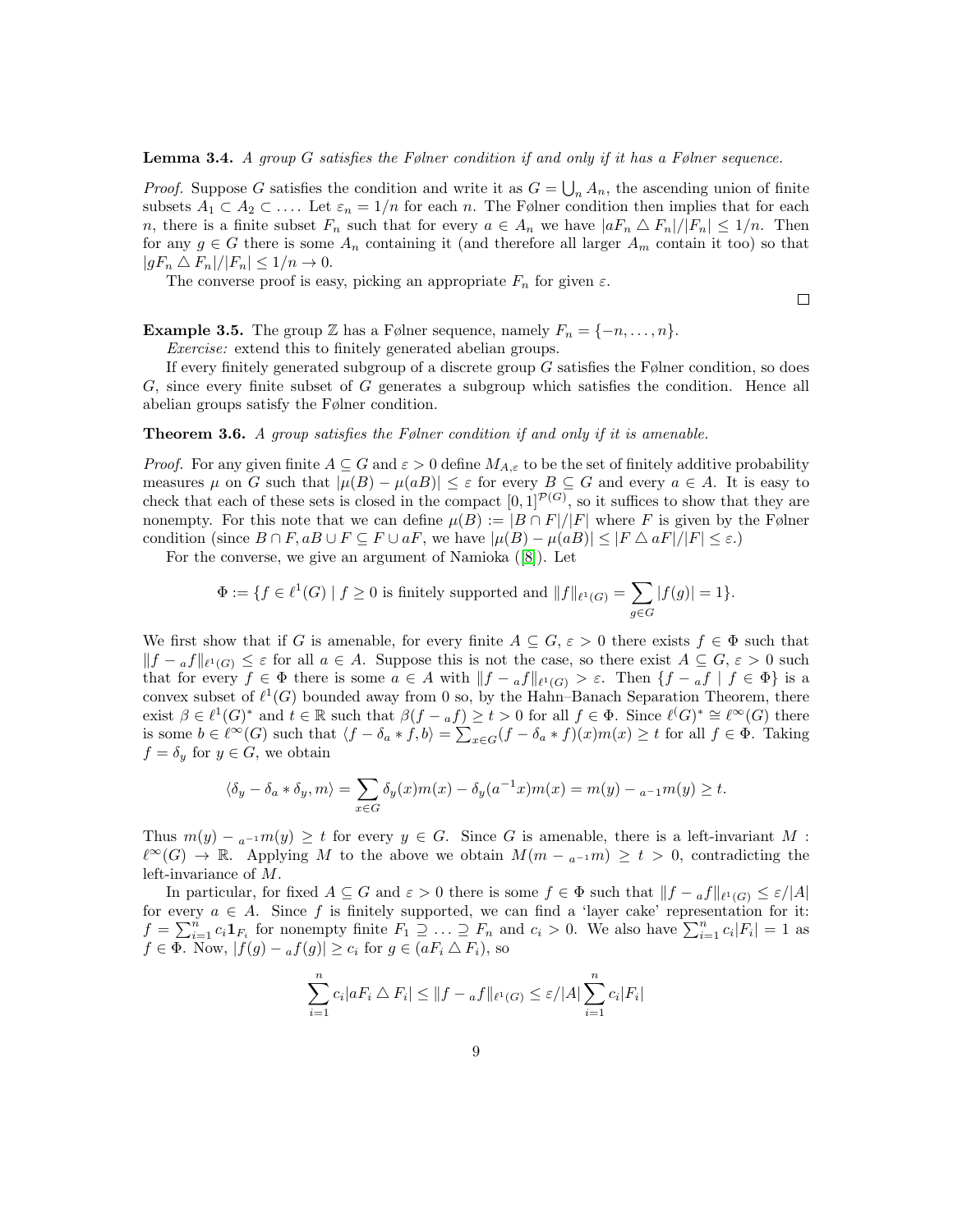for each  $a \in A$ . Hence

$$
\sum_{i=1}^{n} \sum_{a \in A} c_i |a F_i \bigtriangleup F_i| \leq \varepsilon \sum_{i=1}^{n} c_i |F_i|.
$$

By the pigeonhole principle there is some i such that  $\sum_{a \in A} |a F_i \wedge F_i| \leq \varepsilon |F_i|$  whence  $|a F_i \wedge F_j|$  $F_i|/|F_i| \leq \varepsilon$  for all  $a \in A$ .  $\Box$ 

Remark. Alternatively, to prove that Følner's condition implies amenability, one can use the equivalence between the condition and the existence of a Følner sequence. Given a Følner sequence  ${F_n}$  one would like to define  $\mu(B) := \lim_n |B \cap F_n|/|F_n|$ . However, this limit may not exist. To get around this, one takes an ultralimit  $\lim_{\omega} |B \cap F_n|/|F_n|$  along some non-principal ultrafilter  $\omega$ on N.

## 3.2 Growth

We start by recalling the definition of word growth of a finitely generated group.

**Definition 3.7.** Let G be generated by a finite symmetric subset S. Define the length function  $l_S : G \to \mathbb{N}$  (with respect to S) by taking  $l_S(g)$  to be the length of a shortest representative of g as a word in S.

This defines a metric on G, where  $B<sub>S</sub>(n)$  (the *ball of radius n* centred at the identity) is the set of all elements  $g \in G$  with  $l_S(g) \leq n$ .

Define the growth function of G with respect to S by  $\gamma_G^S(n) := |B_S(n)|$ .

For two functions  $\gamma_1, \gamma_2$  write  $\gamma_1 \precsim \gamma_2$  if there exist  $C, \alpha > 0$  such that  $\gamma_1(n) \le C\gamma_2(\alpha n)$  for all n. Write  $\gamma_1 \sim \gamma_2$  if  $\gamma_1 \precsim \gamma_2$  and  $\gamma_2 \precsim \gamma_1$ . This is easily seen to be an equivalence relation and it is left as an exercise to check that all growth functions (with respect to finite generating sets) of a given finitely generated group are equivalent. We will therefore usually omit the superscript S.

There are three types of growth:

- 1. polynomial growth, where  $\gamma(n) \sim n^{\alpha}$  for some  $\alpha > 0$ ;
- 2. exponential growth, where  $\gamma(n) \sim e^{n}$ ;
- 3. intermediate growth, where  $\gamma(n)$  is equivalent to neither of the above.

The limit  $\lim_{n\to\infty} \gamma_G(n)^{1/n}$  exists for all finitely generated G (because  $\gamma_G(n)$  is submultiplicative). If this limit is strictly greater than 1, the group has exponential growth; if it is at most 1, we say it has *subexponential growth*. We make use of this to prove the following.

<span id="page-9-0"></span>Theorem 3.8. All subgroups of subexponential growth are amenable.

*Proof.* The idea is to use the balls  $B(n)$  as a Følner sequence. Let G have subexponential growth, so  $\gamma(n)^{1/n} = |B(n)^{1/n}| \to x \le 1$ . This means that for every  $\varepsilon > 0$  there is some  $k_{\varepsilon}$  such that  $|B(k_{\varepsilon}+1)|/|B(k_{\varepsilon})| < 1+\varepsilon$ . Put  $n_i := k_{1/i}$  so for every s in a fixed generating set S, we have

$$
\frac{|sB(n_i) \bigtriangleup B(n_i)|}{|B(n_i)|} \le \frac{2|B(n_i+1)| - |B(n_i)|}{|B(n_i)|} < 2(1+1/i) - 2 \to 0.
$$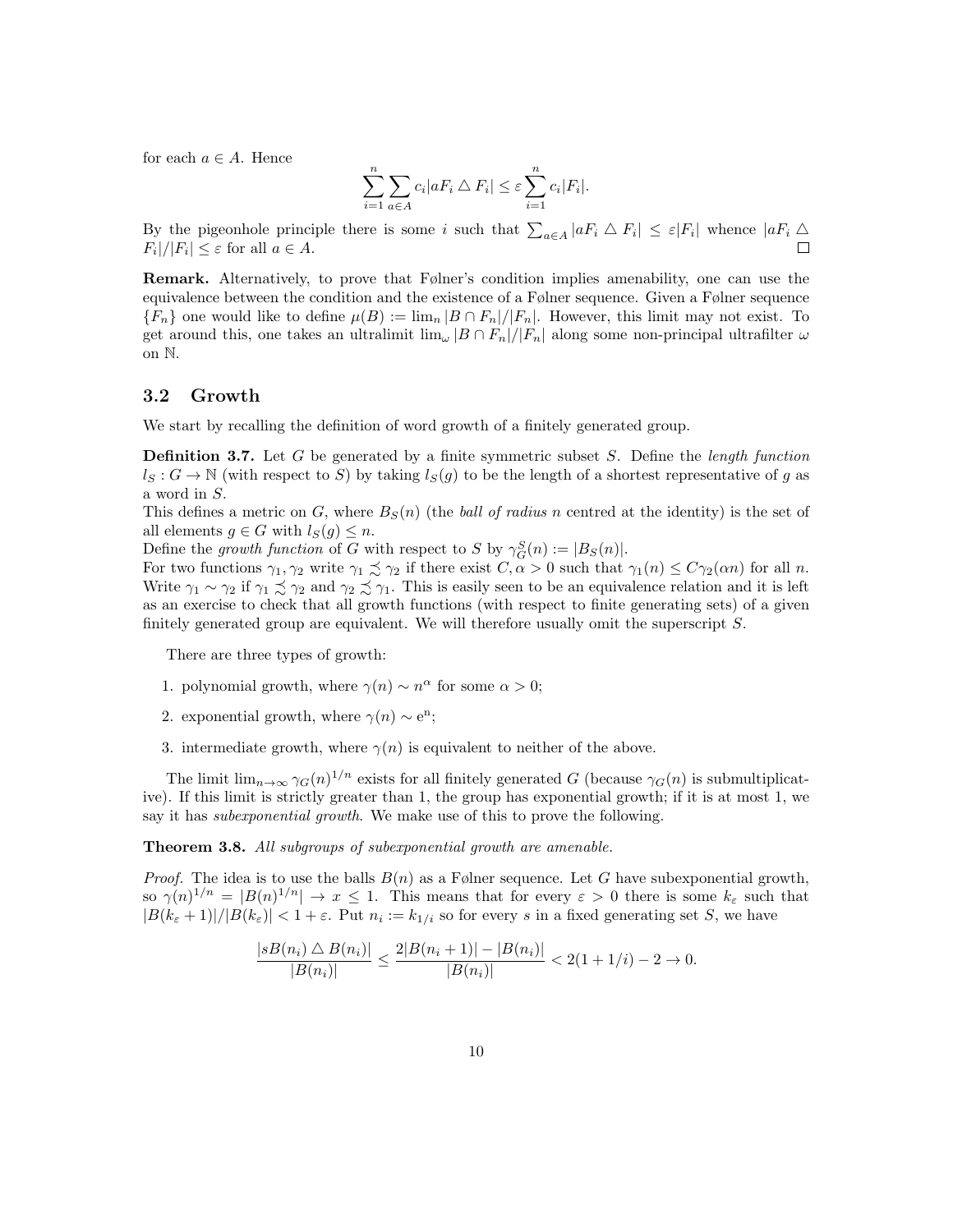Hence for every  $g \in G$  (which is a word in S) we obtain

$$
\frac{|gB(n_i) \bigtriangleup B(n_i)|}{|B(n_i)|} \to 0,
$$

as required.

In fact, groups of subexponential growth are more than amenable, they are supramenable, a concept introduced by Rosenblatt.

**Definition 3.9.** A group G is supramenable if for every  $\emptyset \neq A \subseteq G$  there is a finitely additive left-invariant measure  $\mu : \mathcal{P}(G) \to [0,1]$  such that  $\mu(A) = 1$ .

This implies in particular that no nonempty subset of  $G$  is paradoxical. Conversely, if no nonempty subset of G is paradoxical, Tarski's theorem (Theorem [1.11\)](#page-2-1) yields that G is supramenable. We will use this to show that all groups of subexponential growth are supramenable.

**Theorem 3.10.** Let  $G$  be finitely generated.

- 1. If G has subexponential growth and acts on a set X then no nonempty  $A \subseteq X$  is G-paradoxical.
- 2. If G has subexponential growth then G is supramenable.
- *Proof.* 1. Suppose that A is G-paradoxical. Then there are two piecewise G-transformations  $h_1, h_2 : A \to A$  such that  $h_1(A) \cap h_2(A) = \emptyset$ . Let  $S := \{g_1, \ldots, g_n\}$  be the elements of G occurring as multipliers in  $h_1, h_2$ . Since G has subexponential growth, there exists n such that  $\gamma_G^S(n) < 2^n$ . Now, consider the functions  $(2^n \text{ of them})$  which are obtainable as 'words' in  $h_1, h_2$ of length n (i.e., compositions of  $h_1, h_2$  of length n). Denote each of them by  $f_i$  for  $1 \leq i \leq 2^n$ . By the properties of  $h_1, h_2$ , each  $f_i$  is still a function  $A \to A$  and  $f_i(A) \cap f_j(A) = \emptyset$  for distinct *i*, *j*. For any  $x \in A$ , the set  $\{f_i(x) \mid 1 \leq i \leq 2^n\}$  must contain  $2^n$  elements. However, by construction of the  $f_i$ , each  $f_i(x)$  is of the form wx where w is a word in S of length n and there are strictly fewer than  $2<sup>n</sup>$  of them by assumption.
	- 2. This follows from the previous part, letting G act on itself by left multiplication. Let  $\varnothing \neq$  $A \subseteq G$ . By the previous part, A is not G-paradoxical, so Tarski's theorem yields a finitely additive left-invariant measure on  $\mathcal{P}(G)$  which assigns measure 1 to A.

$$
\Box
$$

We have included the proof of this theorem because it illustrates how a G-paradoxical set in a  $G$ -action implies that  $G$  has exponential growth.

## 4 The von Neumann–Day problem

In previous sections, we saw that containing a nonabelian free group is an obstacle to being amenable. We also saw that the class of groups  $EG$  generated by finite and amenable groups and closed under taking subgroups, quotients, extensions and direct unions consists of amenable groups. We thus have the following inclusions:

$$
EG \subseteq AG \subseteq NF
$$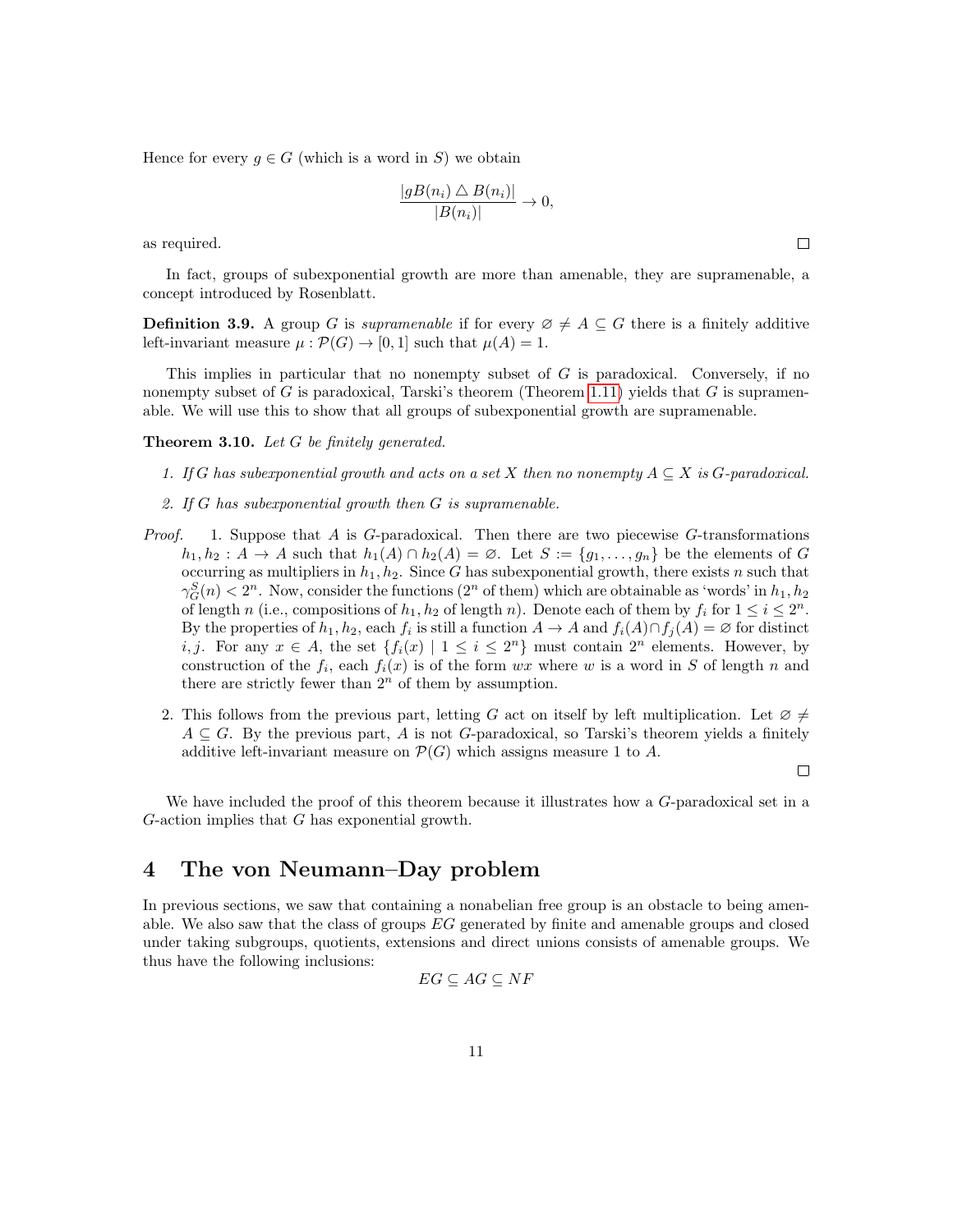where  $AG$  denotes the class of amenable groups and  $NF$  is the class of groups which do not contain nonabelian free subgroups.

The von Neumann–Day<sup>[2](#page-11-0)</sup> problem asks whether these inclusions are strict.

This problem was completely solved in the 1980s. In 1980, Ol'shanskii [\[9\]](#page-16-10) proved that  $AG \neq NF$ by showing that the Tarski monster group (which is an infinite group in which every nontrivial proper subgroup is cyclic of order a fixed prime  $p$ ) is not amenable. The proof of this, which involves intricate combinatorial arguments, is beyond the scope of these talks, so we avoid it. The other part of the problem was solved in 1985 by Grigorchuk([\[6\]](#page-16-11)) with the next theorem which we will prove in this section, following the exposition in [\[5\]](#page-16-12).

**Theorem 4.1.** The (first) Grigorchuk group  $\Gamma$  is amenable but not elementary amenable.

## 4.1 The class of elementary amenable groups

We start with a crucial and elegant result of Chou([\[3\]](#page-16-13)).

<span id="page-11-2"></span>Theorem 4.2. Every torsion group in EG is locally finite.

The proof of this requires an auxiliary result.

<span id="page-11-1"></span>Theorem 4.3. The class EG is the class generated by finite groups and abelian groups and the operations of taking extensions and direct unions.

To prove this we make the following definition.

**Definition 4.4.** Denote by  $EG_0$  the class of all finite and all abelian groups. Let  $\alpha > 0$  be an ordinal and suppose  $EG_\beta$  has been defined for all ordinals  $\beta < \alpha$ . If  $\alpha$  is a limit ordinal, define  $EG_{\alpha} := \bigcup \{EG_{\beta} \mid \beta < \alpha\};\$  otherwise, define  $EG_{\alpha}$  as the class of groups which have been obtained from a group in  $EG_{\alpha-1}$  by one, and only one, extension or direct union.

**Lemma 4.5.** Each  $EG_{\alpha}$  is closed under taking subgroups and quotients.

*Proof.* This is clear for  $EG_0$ . Suppose  $\alpha > 0$  and that  $EG_\beta$  is closed under the stated operations if  $\beta < \alpha$ . Let  $G \in EG_{\alpha}$ , B a subgroup of G and  $C = G/N$  a quotient of G. If  $\alpha$  is a limit ordinal then  $G \in EG_{\beta}$  for some  $\beta < \alpha$  and so  $B, C \in EG_{\beta}$ . If  $\alpha$  is not a limit ordinal we have two cases:

- a) There is an exact sequence  $1 \to K \to G \to Q$  with  $K, Q \in EG_{\alpha-1}$ . Then  $1 \to K \cap B \to B \to \infty$  $P \to 1$  is an exact sequence with  $P \leq Q$ , and so is  $1 \to K_1 \to C \to Q_1 \to 1$  with  $K_1, Q_1$ homomorphic images of  $K, Q$ .
- b) G is a direct union of groups  $\{G_i\}_{i\in I}$  in  $EG_{\alpha-1}$ . Then B is a direct union of  $\{B \cap G_i\}_{i\in I}$ and C is a direct union of  $\{\varphi(G_i)\}_{i\in I}$  where  $\varphi: G \to C$  is the quotient map.

The lemma follows by transfinite induction.

 $\Box$ 

*Proof of Theorem [4.3](#page-11-1).* It suffices to show that  $EG = \bigcup \{EG_\alpha \mid \alpha \text{ an ordinal}\}\$ . The right hand side is clearly contained in EG. It is, almost by construction, closed under taking extensions and, by the lemma, under taking subgroups and quotients. To show that it is closed under taking direct

<span id="page-11-0"></span> $2$ The problem was suggested by a number of people in the 1950s, 20 years after von Neumann's work on amenable groups first appeared. It was first stated in print, with von Neumann's name attached to it, in a 1957 paper by Day.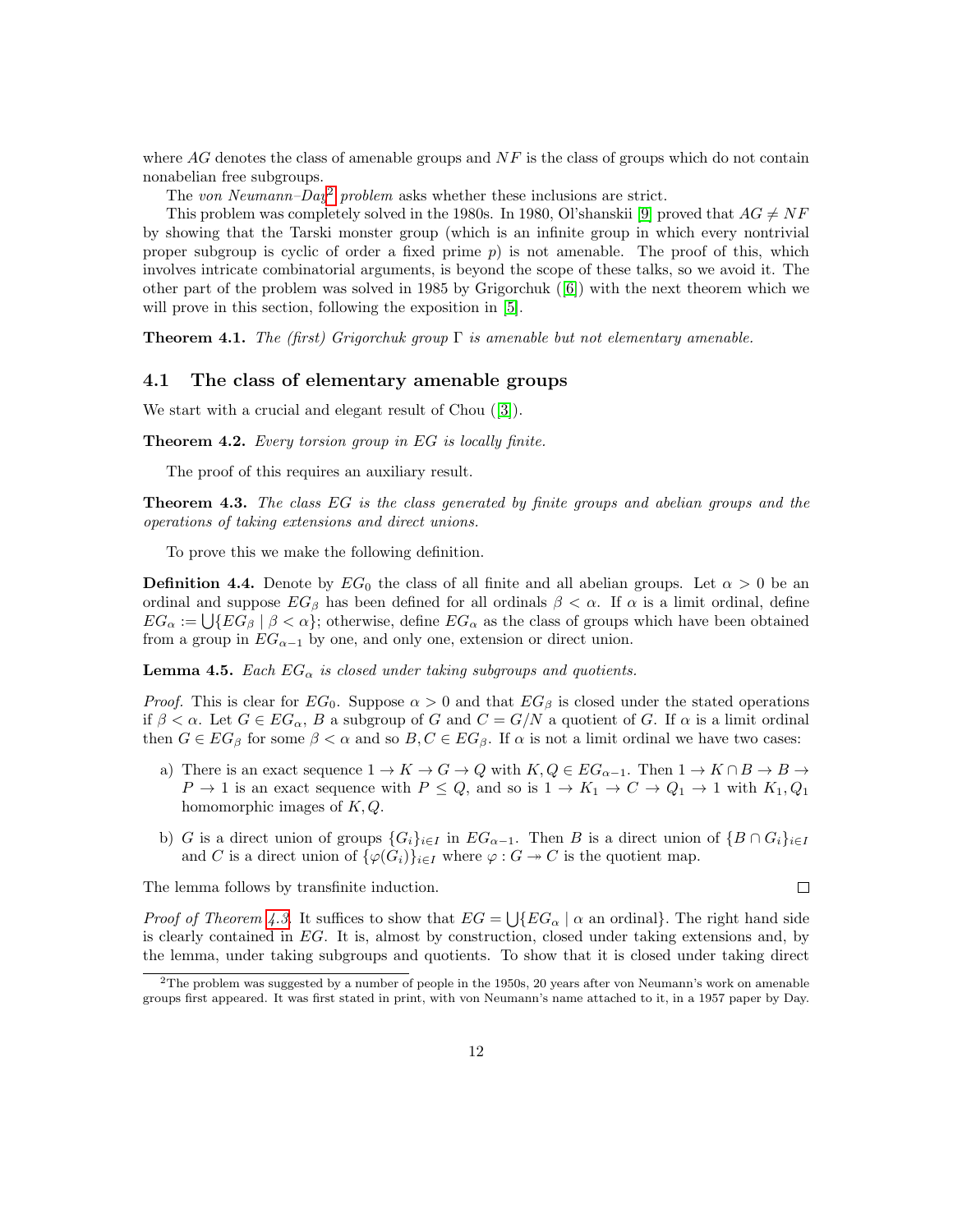unions, let  $G = \bigcup_{i \in I} G_i$  be the direct union of groups  $G_i$  contained in the right hand side. Each  $G_i$  is contained in some  $EG_{\alpha_i}$ , so let  $\alpha$  be the supremum of the  $\alpha_i$ . Then  $G_i \in EG_{\alpha}$  for each  $i \in I$ , whence  $G \in EG_{\alpha+1}$  which is contained in the right hand side.

Since  $EG$  was defined to be the smallest class containing  $EG_0$  closed under the above operations, equality follows and the theorem is proved. □

*Proof of Theorem [4.2](#page-11-2)* Recall that we wish to show that all torsion groups in  $EG$  are locally finite. The class  $EG_0$  clearly satisfies this. Suppose then that  $\alpha > 0$  is an ordinal and that  $EG_\beta$  satisfies the theorem for every ordinal  $\beta < \alpha$ . Let  $G \in EG_\alpha$  be torsion. If  $\alpha$  is a limit ordinal then G is in some  $EG_\beta$  with  $\beta < \alpha$  and so is locally finite by inductive hypothesis. If  $\alpha$  is not a limit ordinal then G is either an extension  $1 \to K \to G \to Q \to 1$  or a direct union  $\bigcup_{i \in I} G_i$  of groups in  $EG_{\alpha-1}$ . In the former case, any finitely generated subgroup  $H$  of  $G$  will have finite image in the quotient  $Q$ , so the kernel  $H \cap K$  will have finite index in H and therefore will be a finitely generated subgroup of  $K$ , making  $H$  finite. In the latter case, the generators of any finitely generated subgroup  $H$  will be contained in some  $G_i$  and so H will be finite too. Hence, in all cases G is locally finite and the theorem follows by transfinite induction and Theorem [4.3.](#page-11-1)  $\Box$ 

## 4.2 The (first) Grigorchuk group

The result of Chou that we have just proved traces a clear route for solving the Day problem. Namely, it suffices to find an amenable torsion group which is not locally finite. We will show that the first Grigorchuk group is one such example.

**Definition 4.6.** Denote by  $T$  the infinite rooted binary tree. We will generally identify the vertices of T with finite words in the alphabet  $\{0, 1\}$ . The (first) Grigorchuk group  $\Gamma$  is a group of automorphisms of T generated by four automorphisms denoted  $a, b, c, d$ . The automorphism a rigidly swaps the two subtrees  $T_0, T_1$  rooted at the first level of T, while  $b, c$  and d leave the first level intact and are defined recursively by

$$
b = (a, c), c = (a, d), d = (1, b).
$$

This notation means that, for instance,  $b$  acts on  $T_0$  (the subtree rooted at the leftmost vertex of the first level) like a acts on T, while acting on  $T_1$  like c does on T. This is best illustrated with pictures:

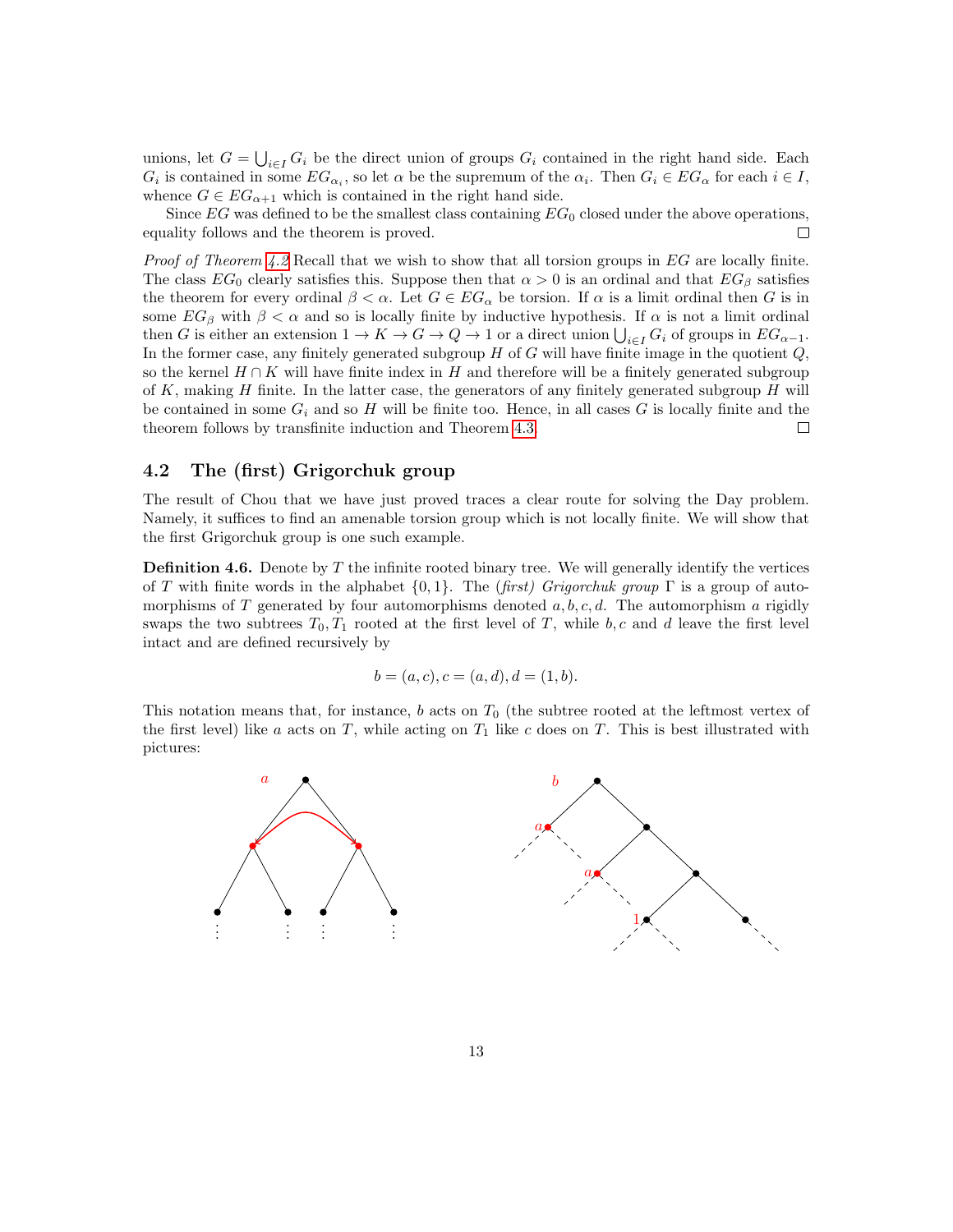

For any vertex  $v$  of  $T$ , there is a unique path to the root. The *level* of  $v$  is the number of edges in this unique path to the root. The stabilizer of v is denoted by  $St(v)$  and the nth level stabilizer  $St(n)$  is the intersection of the stabilizers of all vertices of level n.

Writing any element  $u \in St(1)$  as  $u = (u_0, u_1)$ , it is easy to see that conjugation by a, induces a 'swapped' action:  $au = (u_1, u_0)$ . It is also not hard to see that  $\{1, b, c, d\}$  is a Klein 4 group and that  $St(1)$  is generated by  $\{b, c, b^a, c^a\}.$ 

**Remark.** The group  $\Gamma$  is infinite. In fact,  $St(1) \rightarrow \Gamma$ . To see this, define  $\varphi_0, \varphi_1 : St(1) \rightarrow \Gamma$  by  $\varphi_0(g_0, g_1) = g_0, \, \varphi_1(g_0, g_1) = g_1.$  Then  $\varphi_0(b) = a, \, \varphi_0(b^a) = c, \, \varphi_0(c^a) = d$  and  $\varphi_1(b^a) = a, \, \varphi_1(b) = d$ c,  $\varphi_1(c) = d$  prove our claim.

This also shows that the map  $\psi : St(1) \to \Gamma \times \Gamma$ ,  $g \mapsto (g_0, g_1)$  is a monomorphism. Similarly, so is the map  $\psi_n : St(n) \to \Gamma^{2^n}$  from the *n*th level stabilizer to the 2<sup>n</sup>-fold direct power of  $\Gamma$ .

**Proposition 4.7.** Every element of  $\Gamma$  has order a power of 2.

Proof. This is not very hard but we omit it for conciseness. See [\[5\]](#page-16-12), Chapter VIII for a proof.  $\Box$ 

Hence Γ is not in EG. This last proposition also means that Γ provides a solution to the general Burnside problem (recall that this asks whether all finitely generated torsion groups are finite). It was first answered by Golod and Shafarevich in 1964 using very different methods.

### 4.2.1 Growth of the Grigorchuk group

In order to show that  $\Gamma$  is amenable, we will show that it is of subexponential growth.

Throughout, we will abuse notation and write  $l(q)$  to mean both the length of a shortest word representing  $g$  and for the length of  $g$  as a word.

**Lemma 4.8.** For each  $g \in St(3)$  we have  $\sum_{i,j,k=0,1} l(g_{ijk}) \leq \frac{3}{4}l(g) + 8$ , where  $g_{ijk}$  is the element *obtained by reducing*  $\varphi_k(\varphi_j(\varphi_i(g)))$ .

*Proof.* If  $g = 1$  the statement is trivial. Suppose then that  $g \neq 1$  and let w be a word representing g such that  $l(w) = l(q)$ . For  $x \in \{a, b, c, d\}$  and any word v, we denote by  $|v|_x$  the number of instances of x in v. Then  $|w|_a$  must be even as g stabilizes the first level of T and we have

<span id="page-13-0"></span>
$$
\frac{l(g)-1}{2} \le |w|_{b,c,d} \le \frac{l(g)+1}{2}.\tag{1}
$$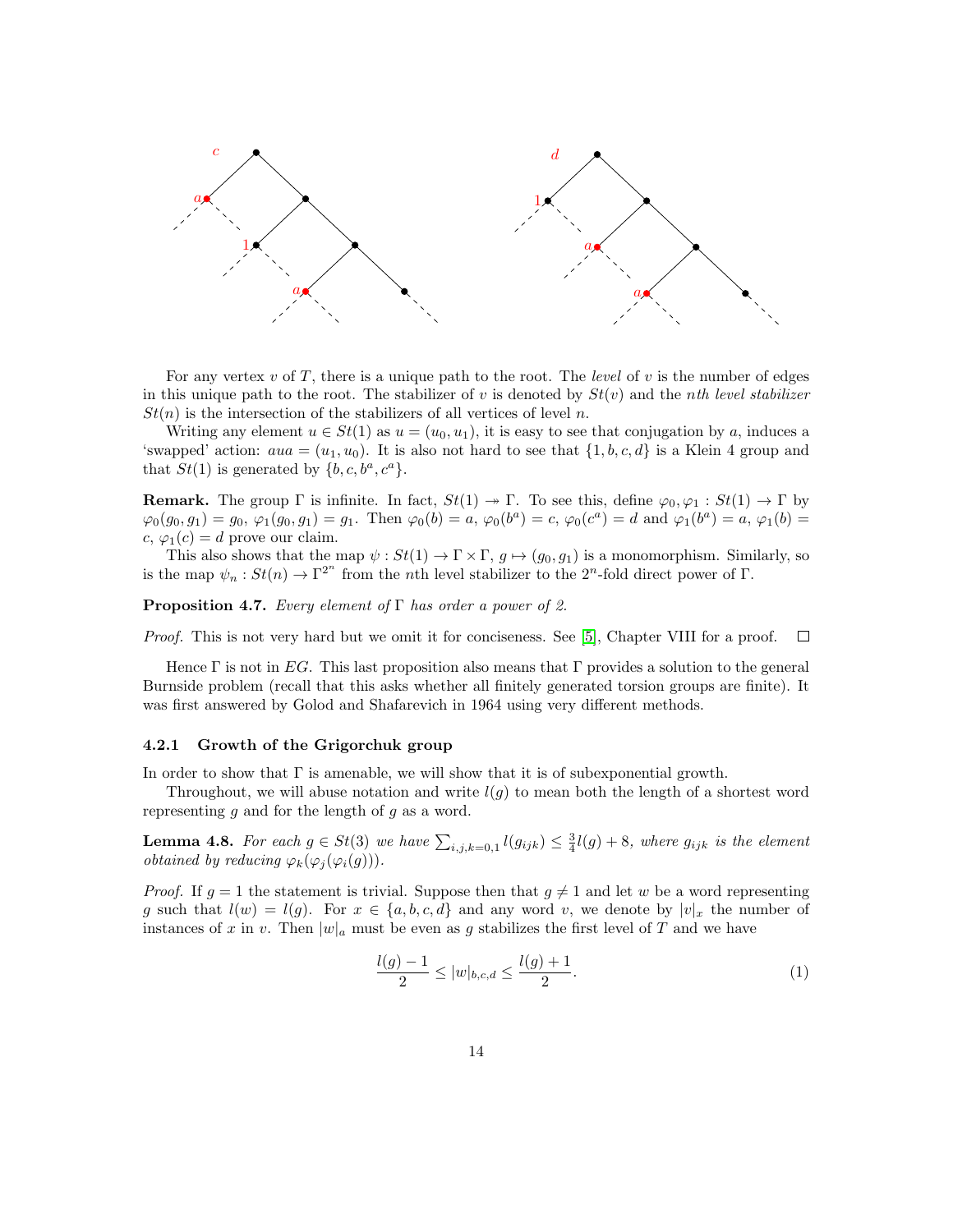Now,  $l(g) \geq 4$  since  $axa \notin St(3)$  for any  $x \in \{b, c, d\}$ , and w is of the form  $[x_0]ax_1a \ldots x_{2m-1}a[x_{2m}]$ , of length between  $4m - 1$  and  $4m + 1$ . Then

$$
l(\varphi_0(w)) + l(\varphi_1(w)) \le l(g) + 1 - |w|_d \text{ and } |\varphi_0(w)|_{c,d} + |\varphi_1(w)|_{c,d} = |w|_{b,c}.
$$
 (2)

To see this, take for example  $w = dabac$ , so  $\varphi_0(w) = 1ca$ ,  $\varphi_1(w) = bad$ .

For any word v, the reduced form  $\varphi_i(v)$  will be denoted by  $v_i$ . Define  $\rho(v)$  to be the weighted number of reductions required to put v in reduced form. A reduction of the form  $x_1x_2 \rightarrow x_3$  where  $x_1, x_2, x_3 \in \{b, c, d\}$  has weight 1 and one of the form  $xx \to 1$  for  $x \in \{a, b, c, d\}$  has weight 2. Writing  $\rho_1 := \rho(\varphi_0(w)) + \rho(\varphi_1(w))$ , we obtain from [4.2.1](#page-13-0)

$$
l(w_0) + l(w_1) \le l(g) + 1 - |w|_d - \rho_1,
$$
  
\n
$$
|w_0|_{c,d} + |w_1|_{c,d} \ge |w|_{b,c} - 2\rho_1.
$$
\n(3)

<span id="page-14-0"></span>For example, take  $w = cabadadabaca = (ac1bad, dab1ca) = (adad, dada)$ , so  $|w_0|_{c,d} = |w_1|_{c,d}$ 2,  $\rho_1 = 2$  and  $|w|_{b,c} = 4$ .

Since  $|v|_{b,c,d} = |v|_{b,c} + |v|_d$ , equations [3](#page-14-0) and [1](#page-13-0) give

<span id="page-14-1"></span>
$$
|w_0|_{c,d} + |w_1|_{c,d} \ge \frac{l(g)-1}{2} - |w|_d - 2\rho_1.
$$
\n(4)

<span id="page-14-2"></span>Repeating this process we obtain, using [4,](#page-14-1)

$$
\sum_{i,j=0,1} l(w_{ij}) \le l(g) + 3 - |w|_d - \rho_1 - |w_0|_d - |w_1|_d - \rho_2,
$$
\n
$$
\sum_{i,j=0,1} |w_{ij}|_d \ge \frac{l(g)-1}{2} - |w|_d - 2\rho_1 - |w_0|_d - |w_1|_d - 2\rho_2,
$$
\n(5)

where  $\rho_2$  is the sum of the weighted number of reductions  $\varphi_i(w_i) \to w_{ij}$ .

Repeating the procedure and using [5](#page-14-2) yields

$$
\sum_{i,j,k=0,1} l(w_{ijk}) \le \frac{l(g)}{2} + 8 + \rho_1 + \rho_2.
$$

There are now two cases, either a)  $\rho_1 + \rho_2 \leq l(g)/4$  or b)  $\rho_1 + \rho_2 > l(g)/4$ .

- a)  $\sum_{i,j,k=0,1} l(w_{ijk}) \leq \frac{3l(g)}{4} + 8$ , as required.
- b) Equation [5](#page-14-2) yields  $\sum_{i,j=0,1} l(w_{ij}) \leq 3l(g)/4+3$ . Now, for  $i, j = 0, 1$  we have  $l(w_{ij0})+l(w_{ij1}) \leq$  $l(w_{ij}) + 1$ , so we conclude

$$
\sum_{i,j,k=0,1} l(w_{ijk}) \le \sum_{i,j=0,1} (l(w_{ij}) + 1) \le \frac{3l(g)}{4} + 7,
$$

as required.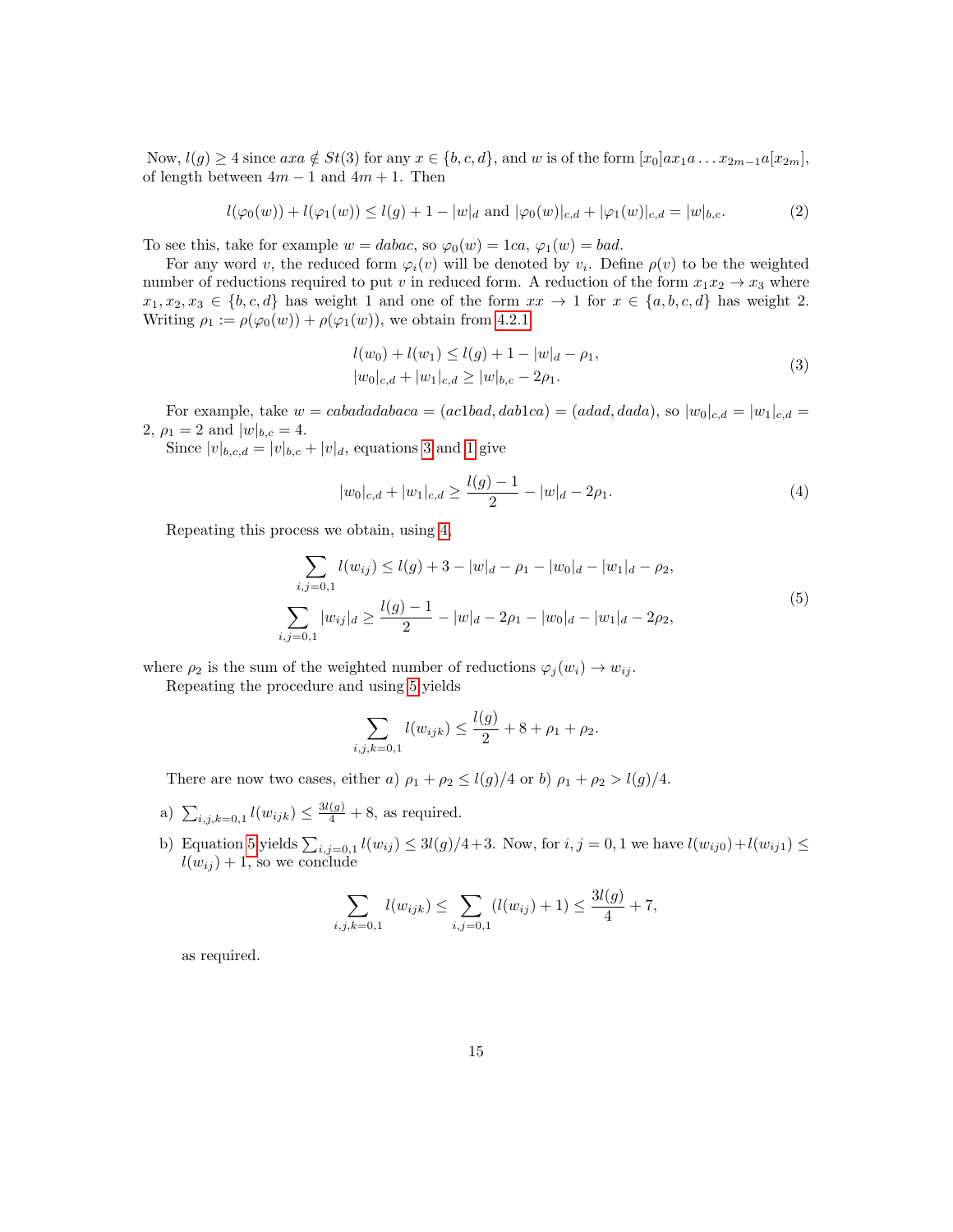To illustrate this, take as an example  $w = (babadaba)^2$ . Then

$$
w = (\varphi_0(w), \varphi_1(w)) = (ac1cac1c, cabacaba)
$$
  
=  $(w_0, w_1) =_{(\rho_1 = 6)} (1, cabacaba)$   
=  $(\rho_2 = 0) ((1, 1), (acac, dada)) = (((1, 1), (1, 1)), ((da, ad), (1b, b1))).$ 

Hence  $\sum_{i,j,k=0,1} l(w_{ijk}) = 6 \leq 17 = \frac{3 \cdot 12}{4} + 8 = \frac{3l(g)}{4} + 8.$ 

### **Theorem 4.9.** The group  $\Gamma$  has subexponential growth.

*Proof.* For this proof we will use the following fact: if G is generated by a finite set S and H is a subgroup of index n in G, writing  $\gamma(k) := |B_s(k)|$  and  $\gamma_0 := |B_s(k) \cap H|$ , we have

 $\gamma(k) \leq n \gamma_0(k+n-1)$  for all  $k \geq 0$ .

This follows from the Schreier rewriting system for finding generators of H.

Let Γ be generated by  $S = \{a, b, c, d\}$ . We will take  $St(3)$  as our subgroup of finite index, so  $\gamma(k) = |B_S(k)|$  and  $\gamma_0(k) := |B_S(k) \cap St(3)|$ . Notice that  $|\Gamma : St(3)| = 2^7$  since  $\Gamma / St(3)$  acts on the third level of T as  $(\mathbb{Z}/2\mathbb{Z}) \wr \mathbb{Z}/2\mathbb{Z}$  which has size  $2^7$ .

Let  $\omega := \lim_{k \to \infty} \gamma(k)^{1/k}$ . Then for each  $\varepsilon > 0$  there is some  $k_0$  such that  $(\omega - \varepsilon)^k \leq \gamma(k) \leq$  $(\omega + \varepsilon)^k$  for any  $k \geq k_0$ . In particular, for every  $k \geq 0$  we have

<span id="page-15-1"></span>
$$
\gamma(k) \le \gamma(k_0)(\omega + \varepsilon)^k. \tag{6}
$$

Now, since  $\psi_3: St(3) \to \Gamma^8$  is injective, the previous lemma gives

<span id="page-15-0"></span>
$$
\gamma_0(k) \le \sum_X \gamma(k_1) \cdots \gamma(k_8)
$$
\n(7)

where X is the set of 8-tuples  $(k_1, \ldots, k_8) \in \mathbb{N}^8$  such that  $k_1 + \ldots + k_8 \leq 3k/4 + 8$ . Thus, by the fact quoted at the start of the proof and [\(7\)](#page-15-0) we get

$$
\gamma(k) \le 2^7 \gamma_0(k + 2^7 - 1) \le 2^7 \sum_{Y_k} \gamma(k_1) \cdots \gamma(k_8)
$$

where  $Y_k$  is the set of tuples  $(k_1, ..., k_8) \in \mathbb{N}^8$  such that  $k_1 + ... + k_8 \leq 3(k + 2^7 - 1)/4 + 8 = : N$ . By a combinatorial 'stars and bars' argument, the size of  $Y_k$  is  $\binom{N-1}{8}$  which is a polynomial in N and thus a polynomial  $P(k)$  in k.

Using [\(6\)](#page-15-1) we now have

$$
\gamma(k) \le 2^7 \gamma(k_0)^8 P(k) (\omega + \varepsilon)^N
$$

for all  $k \geq 0$ . Thus, since  $(2^7 \gamma (k_0)^8 P(k) (\omega + \varepsilon)^{3/4(2^7-1)+8})^{1/k}$  tends to 1 as k tends to  $\infty$ , we obtain

$$
\omega = \lim_{k \to \infty} (\gamma(k))^{1/k} \le \lim_{k \to \infty} ((\omega + \varepsilon)^{3/4k})^{1/k} = (\omega + \varepsilon)^{3/4}.
$$

This holds for every  $\varepsilon > 0$ , so we must have  $\omega \leq \omega^{3/4}$ . Now notice that  $\omega$  must be at least 1 as  $\Gamma$ is infinite. Thus  $\omega = 1$  and so  $\Gamma$  has subexponential growth.

 $\Box$ 

By Theorem [3.8,](#page-9-0) Γ is amenable, showing that there is a finitely generated group which is amenable but not elementary amenable.